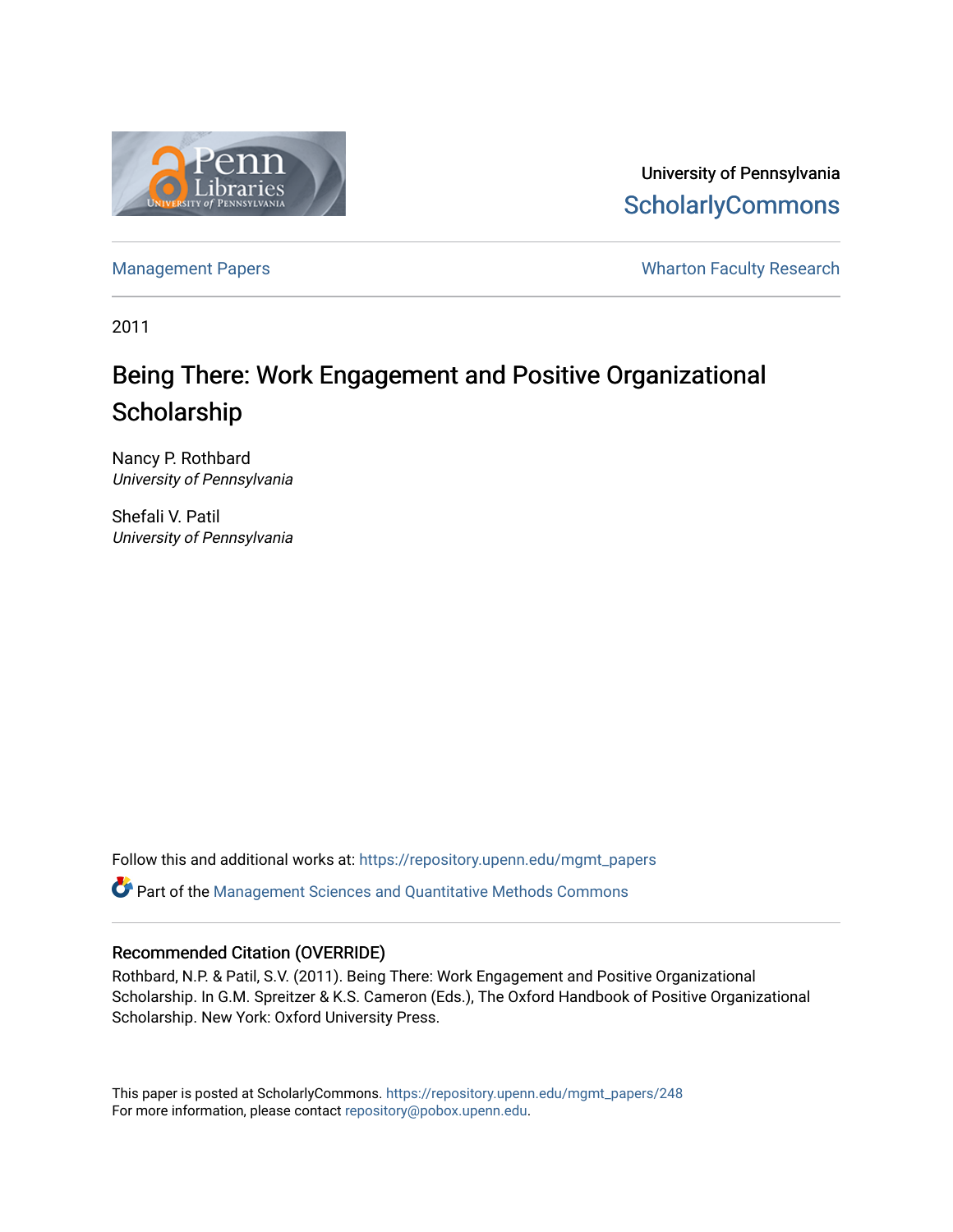#### **Abstract**

In this chapter, we examine the psychological state of employee work engagement. Our objective is to provide an overview of the engagement construct, clarify its definition, and discuss its behavioral outcomes. We discuss the development of the work engagement construct, which has led to many inconsistencies among scholars about its definition. We clarify that engagement captures employees' strong focus of attention, intense absorption, and high energy toward their work-related tasks. Work engagement is important to the positive organizational scholarship (POS) field because engagement can lead to a number of positive outcomes, such as in-role and extra-role performance, client satisfaction, proactivity, adaptivity, and creativity. Managers, however, must ensure that employees have adequate resources and sufficient breaks, so that engagement does not lead to burnout or depletion. We encourage scholars interested in studying engagement in the future to investigate the contextual moderators that affect the relationship between engagement and employee behavior and examine the differential effects of the components of engagement—attention, absorption, and energy.

#### Keywords

Engagement, energy, attention, absorption, internal resources

#### **Disciplines**

Management Sciences and Quantitative Methods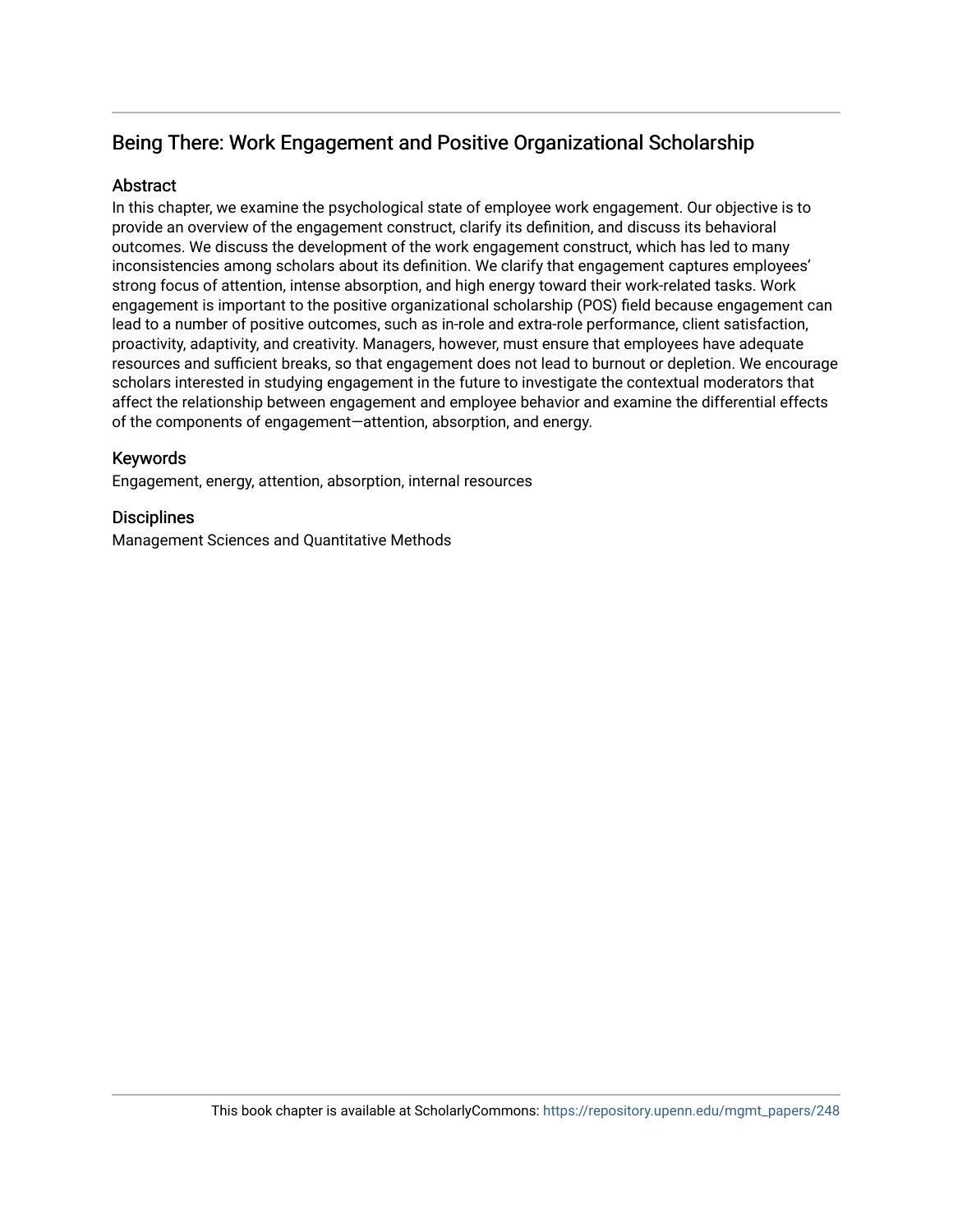# Oxford Handbooks Online

### **Being There: Work Engagement and Positive Organizational Scholarship**

Nancy P. Rothbard and Shefali V. Patil

The Oxford Handbook of Positive Organizational Scholarship *Edited by Gretchen M. Spreitzer and Kim S. Cameron*

Print Publication Date: Aug 2011 Subject: Psychology, Organizational Psychology, Social Psychology ping There: Work Engagement and Positive Organizational Scholarship<br>
Simple There: Work Engagement and Positive<br>
Organizational Scholarship<br>
Nancy P. Rothbard and Shefali V. Patil<br>
The Oxford Handbook of Positive Organizat

### **Abstract and Keywords**

In this chapter, we examine the psychological state of employee work engagement. Our objective is to provide an overview of the engagement construct, clarify its definition, and discuss its behavioral outcomes. We discuss the development of the work engagement construct, which has led to many inconsistencies among scholars about its definition. We clarify that engagement captures employees' strong focus of attention, intense absorption, and high energy toward their work-related tasks. Work engagement is important to the positive organizational scholarship (POS) field because engagement can lead to a number of positive outcomes, such as in-role and extra-role performance, client satisfaction, proactivity, adaptivity, and creativity. Managers, however, must ensure that employees have adequate resources and sufficient breaks, so that engagement does not lead to burnout or depletion. We encourage scholars interested in studying engagement in the future to investigate the contextual moderators that affect the relationship between engagement and employee behavior and examine the differential effects of the components of engagement—attention, absorption, and energy.

Keywords: Engagement, energy, attention, absorption, internal resources

Page 1 of 25

PRINTED FROM OXFORD HANDBOOKS ONLINE (www.oxfordhandbooks.com). (c) Oxford University Press, 2015. All Rights Reserved. Under the terms of the licence agreement, an individual user may print out a PDF of a single chapter of a title in Oxford Handbooks Online for personal use (for details see Privacy Policy).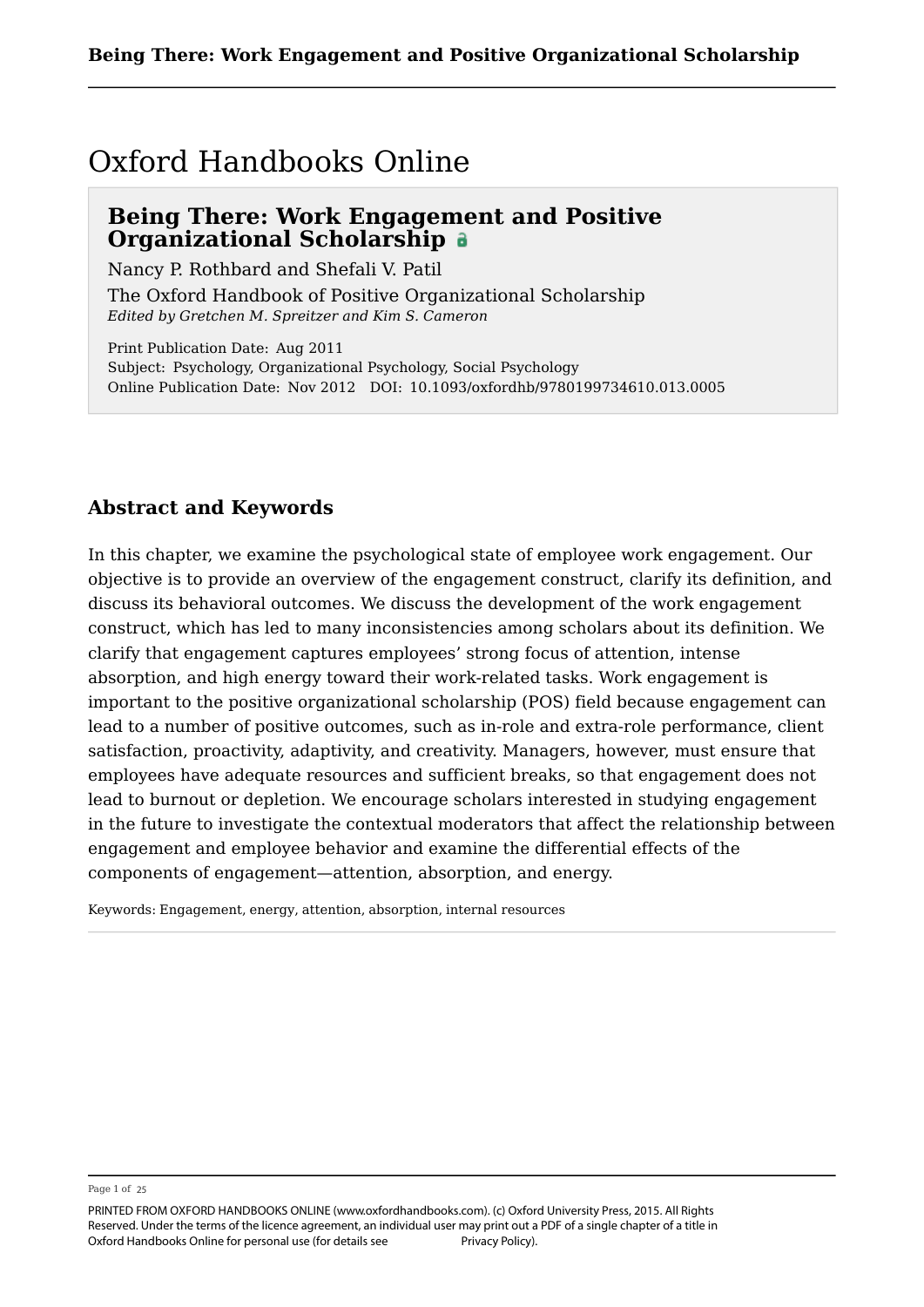Today's dynamic and high-pressure workplace raises interesting questions about employee work engagement—the degree to which employees are focused on and present in their roles. Indeed, as the pace of work increases and the phenomenon of being available around the clock become more prevalent with the rise of smart phones and other technologies, the importance and the limitations of work engagement become even more central. On the one hand, being available 24/7 can facilitate work and create flexibility in one's life; but on the other hand, it can also threaten to strain employees' attentiveness and engagement with their work tasks as they reach their cognitive and motivational limits. The scholarly study of engagement in organizations has risen in popularity over the past several years (Rich, LePine, & Crawford, 2010). For example, engagement took center stage in Issue 1, Volume 1 of the newly established journal, Industrial and Organizational Psychology , in which the opening article was devoted to an examination of the meaning of employee engagement (Macey & Schneider, 2008), followed by 13 commentaries on the topic.

Although generating a great deal of intellectual inquiry, research on engagement is still nascent and encompasses a broad array of constructs from traits, to psychological states, to behaviors (Macey & Schneider, 2008). In this chapter, we focus on engagement as a psychological state, and more specifically, engagement as psychological presence in a role. Engagement is important to organizational scholarship in particular because it is a psychological process that helps to explain the quality of participation in role activities (Rothbard, 2001). Especially in the context of studying positive organizational scholarship (POS), engagement may be a key ingredient for employee and organizational success.

Yet, even within research that examines engagement as a psychological state, inconsistencies in construct definition and measurement have arisen. Thus, in this chapter, we aim to outline the various ways psychological engagement has been defined and measured, consolidate and clarify these measurements and related constructs, and present a unified definition of the engagement construct as psychological presence in a role. We then describe the contributions of engagement to POS, with respect to behavioral outcomes of psychological engagement and what managers can do to foster engagement.

# Development of the Work Engagement Construct

Recent interest in the study of work engagement has led to a proliferation of construct dimensions and operationalizations for measurement. Although scholars agree that engagement is a multidimensional construct, there is little consensus as to its dimensions and valid measurement (Macey & Schneider, 2008; Newman & Harrison, 2008). In an

Page 2 of 25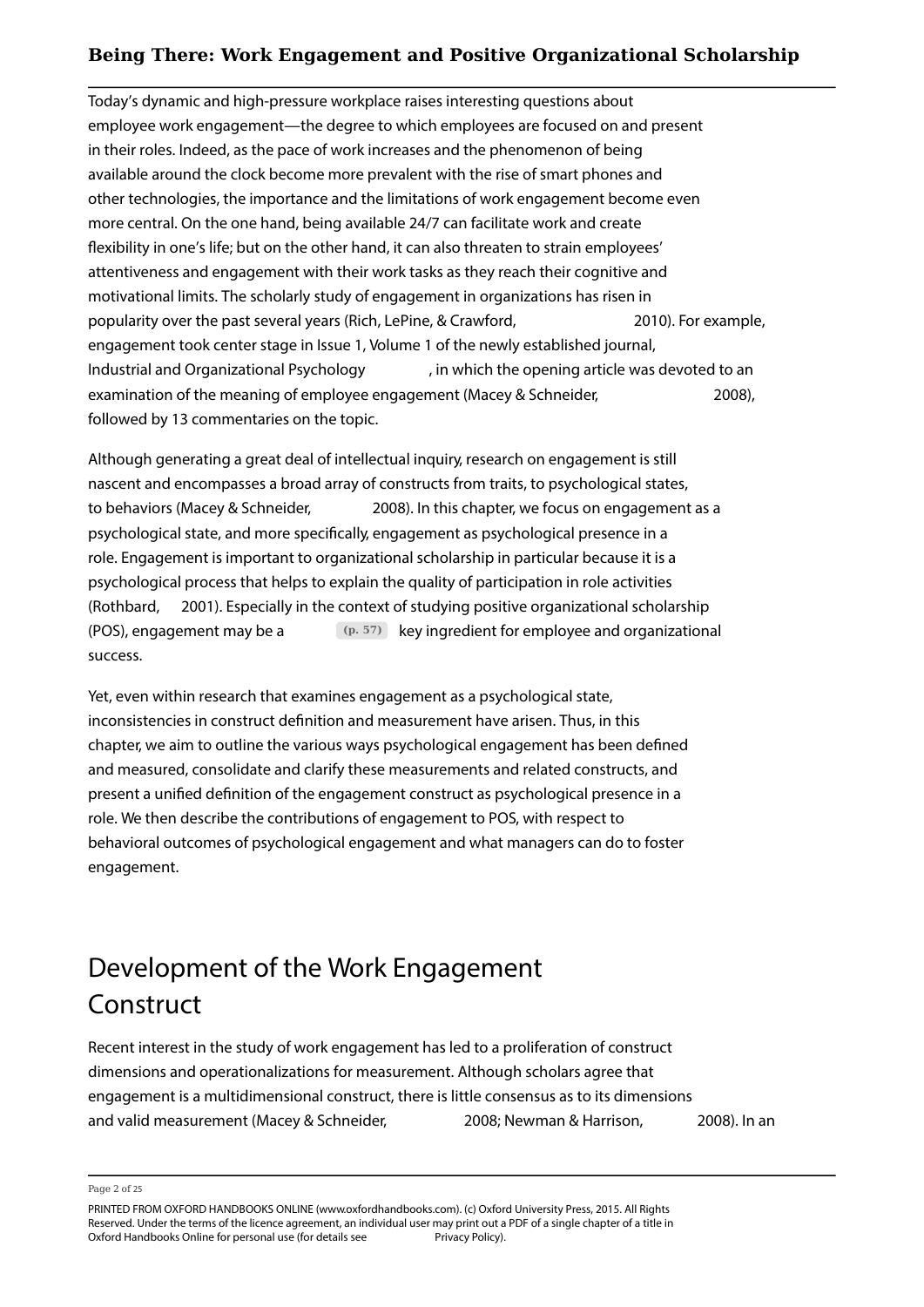effort to provide construct clarity, we begin by reviewing the development of the psychological engagement construct and discuss the strengths and weaknesses of its current conceptualizations.

Kahn's ( 1990, 1992) examination of work engagement laid the groundwork for recent research on work engagement as a psychological state. Kahn (1990, p. 694) defined engagement as "the harnessing of organization members' selves to their work roles." Kahn (1992 ) suggests that engagement captures an employee's psychological presence, or "being there." Psychological presence is defined as the extent to which people are attentive, connected, integrated, and focused in their role performances. Engagement has important implications for an individual's own success and that of the organization. Indeed, Kahn (1992 ) states that engagement is a measure of "what enables the depths of workers' personal selves to come forth in the service of their own growth and development and that of their organizations" (Kahn, 1992, p. 322). It can also be seen as a negotiable relationship in which a person both drives personal energies into role behaviors (self-employment) and displays the self within the role (self-expression). As such, it explains the holistic investment of the self into one's work role (Ashforth & Humphrey, 1995; Goffman, 1961; Kahn, 1990). Seen in this way, engagement can be differentiated from alienation at work (Blauner, 1964) or psychological absence. In such states of alienation, employees appear mechanical, robotic, and inauthentic (Hochschild, 1983), and estrange themselves from others (Seeman, 1975). In contrast, engaged employees are able to access their considerable energies and talents in the fulfillment of work-related tasks and goals.

Building on Kahn's ( 1990, 1992) work on psychological engagement and presence, Rothbard (2001 , p. 656) defines engagement as "one's psychological presence in or focus on role activities." Rothbard ( 2001 ) draws on Kahn's notion that engagement and psychological presence involve being attentive and focused on a role and elaborates on this concept by suggesting that there are two critical components of role engagement: attention and absorption. Attention is defined by a person's cognitive availability and the amount of time one spends focused on a role. Absorption is defined by the intensity of the person's focus and the degree to which a person is engrossed in a role.

Approaching the construct of engagement from a different theoretical tradition, Maslach, Schaufeli, and colleagues conceptualized engagement as the opposite of job burnout. In their Maslach Burnout Inventory (MBI), Maslach and Leiter (1997) and Maslach, Schaufeli, and Leiter (2001) define job engagement as the opposite end of a continuum between engagement and burnout. They also define the engagement construct as an indicator of work-related well-being. Accordingly, they operationalize engagement in the following way: Energy is the opposite of exhaustion, involvement is the opposite of cynicism and depersonalization, and efficacy is the opposite of reduced professional efficacy. Initially using the same scale to measure burnout and engagement, they assumed that low scores on exhaustion, cynicism, and reduced professional efficacy would automatically imply engagement. In an important development, Schaufeli and colleagues proposed a new construct, based on the belief that the opposite of burnout did

Page 3 of 25

PRINTED FROM OXFORD HANDBOOKS ONLINE (www.oxfordhandbooks.com). (c) Oxford University Press, 2015. All Rights Reserved. Under the terms of the licence agreement, an individual user may print out a PDF of a single chapter of a title in Oxford Handbooks Online for personal use (for details see Privacy Policy).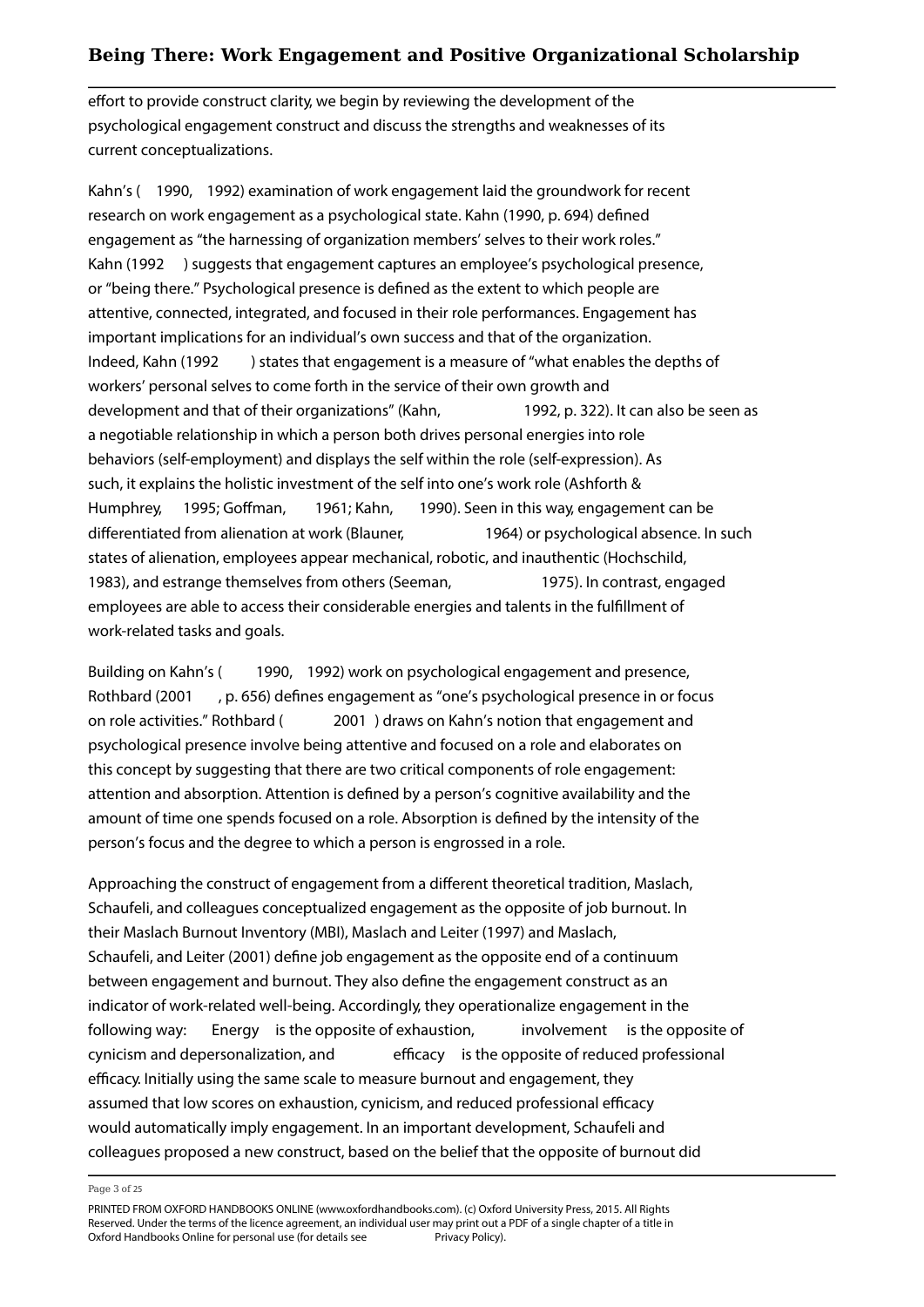not necessarily capture the construct of engagement. In a measurement study in which they treated engagement and burnout as distinct factors, Schaufeli and Bakker (2004) recharacterized engagement as consisting of three dimensions: vigor, dedication, and absorption. Vigor refers to having high levels of energy and mental resilience; dedication refers to being challenged, inspired, and enthusiastic about one's work; and absorption is defined as fully concentrating and being engrossed in one's work. Schaufeli and Bakker  $(2003)$  conceptualize  $(p. 58)$  work engagement as the antipode of burnout and as a "positive, fullling, work-related state of mind characterized by … a more persistent and pervasive affective-cognitive state that is not focused on any particular object, event, individual, or behavior" (Schaufeli & Bakker, 2003 , pp. 4–5).

Although several empirical studies have utilized the Schaufeli and Bakker (2004, 2003) measure, and the theoretical distinction between burnout and engagement is an important one, several problems have been identified with this approach and scale (Newman & Harrison, 2008; Rich, LePine, & Crawford, 2010; Zhang, Rich, & LePine, 2009). In particular, Zhang, Rich, and LePine (2009) argue that despite Schaufeli and colleagues' attempt to operationalize engagement as the positive antipode of burnout, the continued theoretical dependence on burnout constrains the incremental contributions to the literature. For example, in their handbook of the Utrecht Work Engagement Scale (UWES), Schaufeli and Bakker (2003) claim vigor and dedication are direct opposites of exhaustion and cynicism, two dimensions from Maslach's scale of burnout. Moreover , Zhang, Rich, and LePine (2009) argue that the highly correlated subdimensions of this measure prevent the concept from providing comprehensive analyses. In addition, the measurement of the Schaufeli and Bakker (2004, 2003) engagement subscales is problematic, in that the items that comprise the subdimensions of vigor, dedication, and absorption have conceptual overlap with other well-established constructs (Newman & Harrison, 2008 ). For example, the dedication scale has items such as "I am enthusiastic about my work" and "I am proud of the work that I do." Both of these items conceptually overlap with the notion of positive affect. Indeed, enthusiasm and pride are two of the items on the Positive Affect Negative Affect Scale (PANAS; Watson, Clark, & Tellegen, 1988). The conceptual overlap between these items in particular is problematic because confounding positive affect with engagement makes it very difficult to know what is driving the findings—positive affect or engagement. The other items on the dedication subdimension refer to the meaningfulness of and perceived challenge of work, both of which have been conceptualized as antecedents of engagement (Kahn, 1990). The vigor dimension also represents a mixing of constructs within the subscale by simultaneously referring to energy, perseverance, and resilience. The absorption subscale is the cleanest one, with the exception of one item "I feel happy when I am working intensely ," which confounds affect and engagement. Thus, the conceptual overlap with other constructs in the literature and the mixing of these constructs within the subscales makes interpretation of these dimensions problematic.

#### Page 4 of 25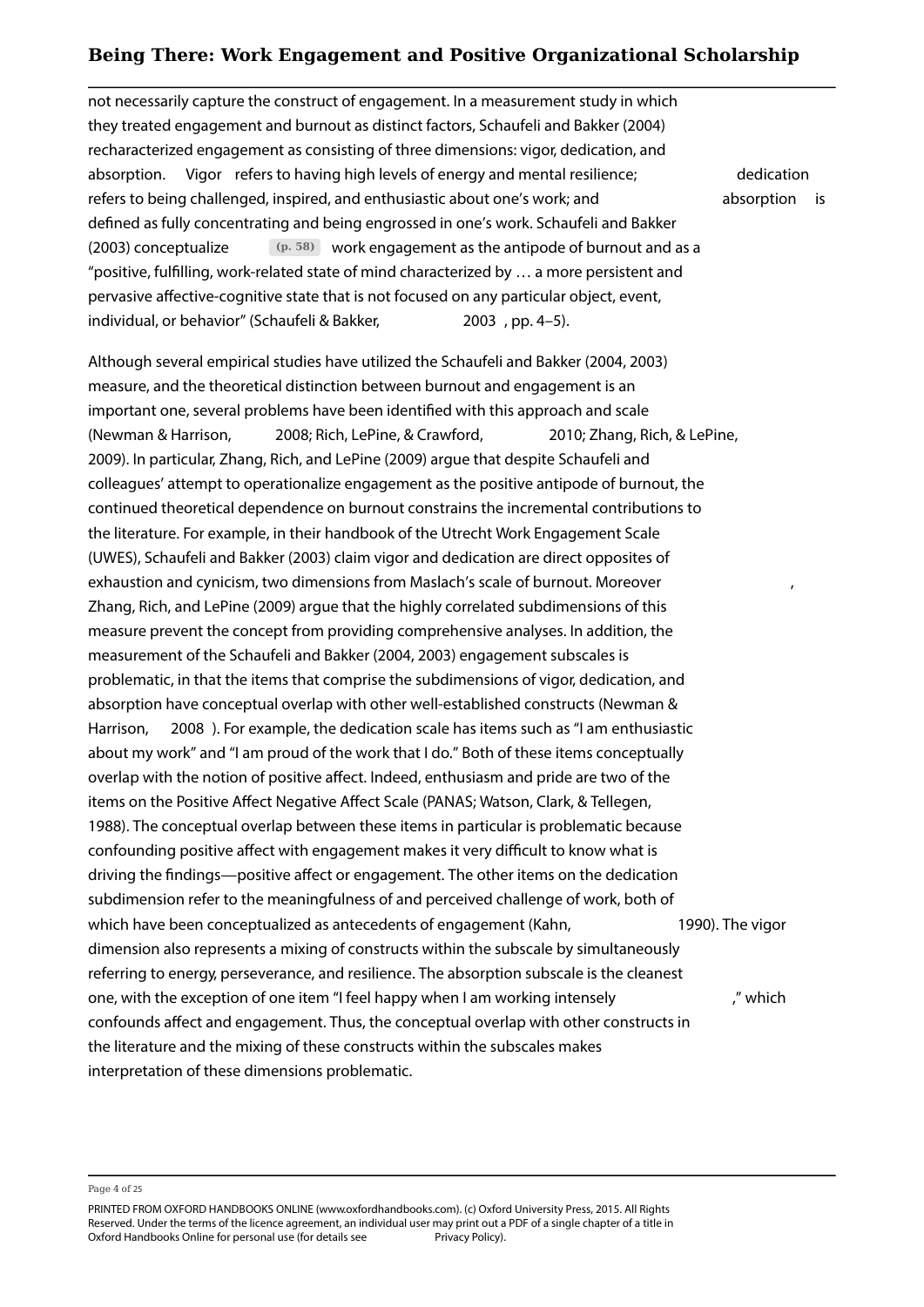As a result, recent work by Rich and colleagues has gone back to the earlier theorizing of Kahn (1990, 1992) and Rothbard (2001) to develop a measure of engagement that includes three components: physical, emotional, and cognitive engagement (Rich, LePine, & Crawford, 2010). In their conceptualization, physical engagement involves the purposeful exertion of physical energy in one's role–it draws from Brown and Leigh's (1996) measure of work intensity. Emotional engagement involves high pleasantness and activation of positive affect in the work role. It is derived from Russell and Barrett's (
1999) research on core affect and the generalized emotional state of pleasantness. Finally, cognitive engagement builds on Rothbard's ( 2001) scales of absorption and attention. Rich and colleagues have taken a meaningful step in measuring engagement as a construct that is broad and distinct from burnout. Moreover, going beyond Rothbard's (2001) more narrow conceptualization of engagement as a cognitive state to include physical energy is an additional strength of this paper. Moreover, as Spreitzer, Lam, and Quinn (2011; Chapter 12) discuss in this Handbook, energy is likely to be a subdimension of being engaged in one's work.

Two issues with this approach should be addressed. First, the emotional engagement subcomponent is difficult to disentangle from the construct of positive affect, as we have indicated in the discussion of the Schaufeli and Bakker measure. Indeed, affect may be a critical construct that relates to engagement in important ways (e.g., Rothbard, 2001). However, to build good theory about engagement, it is important to understand that positive and negative affect can both relate to engagement in important ways and that the combination of positive affect and engagement may result in very different outcomes than the combination of negative affect and engagement. In Rothbard's (2001) work on engagement in work and family roles, positive and negative affect from one role were both related to attention and absorption in that role, but had differential effects on attention and absorption in other roles. In other words, absorption and attention did not necessarily evoke a positive emotional state. It is possible that an employee could be very absorbed and attentive to a task but still feel frustrated and annoyed due to the difficulty of the task.

Second, although Rich et al. (2010) make distinctions among the physical, **(p. 59)** emotional, and cognitive components of engagement, they collapse the notions of attention and absorption into one construct within cognitive engagement, and on this sixitem scale, only include one of the absorption items from Rothbard's ( 2001) scale. Thus, it is not surprising that they do not find a distinct factoring of attention and absorption within the cognitive engagement subscale. However, the evidence suggests that these two subdimensions of engagement are distinct and, although highly related to one another, can have different antecedents and outcomes (Perry-Smith & Dumas, 2010; Rothbard, 2001; Rothbard & Wilk, working paper).

In sum, we believe the Rich et al. (2010) approach is a step in the right direction. Based on the two issues discussed above, however, we propose that work engagement be conceptualized and measured such that there are three subcomponents: attention,

Page 5 of 25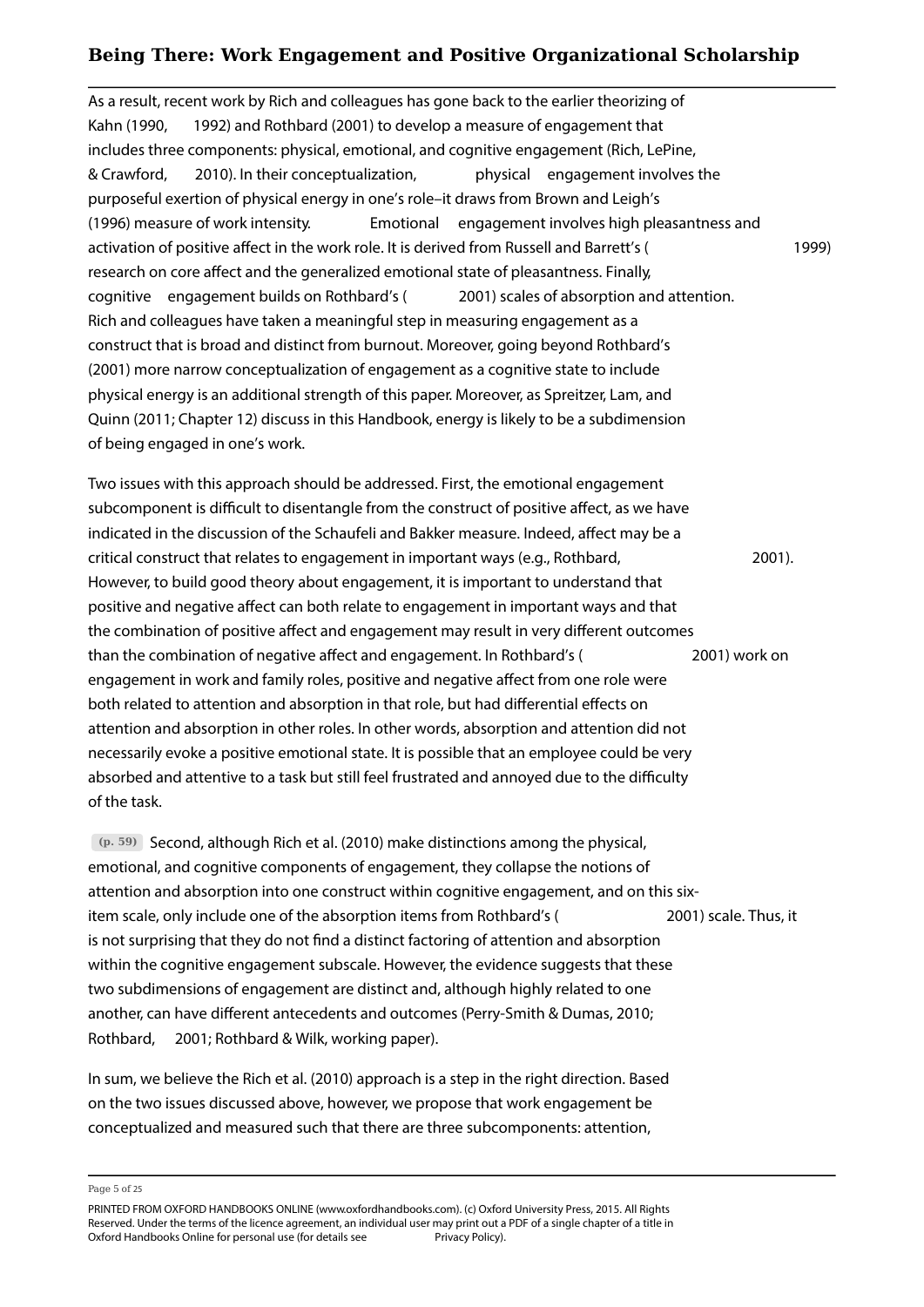absorption, and energy. Appendix 5.1 shows the items for each of these subscales. Moreover, we advocate careful attention to the way in which affect is used in modeling and theorizing about engagement.

# Work Engagement and Related Constructs

Engagement is related to but distinct from other constructs in the literature. Macey and Schneider (2008) refer to several attitudes, such as organizational commitment, job satisfaction, and job involvement, that they include under a broad umbrella of state engagement. We take a different approach and contend that the distinctions between engagement and these related constructs are important particularly because these related constructs might be antecedents or outcomes of engagement.

First, engagement is distinct from organizational commitment and job satisfaction, both of which are attitudes toward the organization and job, respectively. These constructs differ from engagement in that engagement, defined as one's psychological presence in a role, is not an attitude (Saks, 2006). Moreover, engagement may result from greater organizational commitment and job satisfaction, as individuals may be willing to bring more of themselves to their work when they have a positive attitude toward their organization and the job.

Second, engagement also differs from the construct of job involvement. Lodahl and Kejner (1965) define job involvement as the importance of work to an employee and the effect his or her performance has on the individual's self-esteem. Likewise, Kanungo (1982) defines job involvement as a cognition regarding one's psychological identification with his or her job, which is dependent on the individual's needs and the potential of the job to satisfy those needs. Fulfillment of these needs is consequently tied to one's self image. In contrast, psychological engagement refers to the way in which individuals actually employ themselves during the performance of their work (Saks, 2006). It does not measure the reflection of needs fulfillment on the self. Moreover, May, Gilson, and Harter (2004 ) indicate that engagement may be an antecedent of job involvement—that is, increased cognitive availability and intensity of work performance can lead to the satisfaction of needs generated from job fulfillment. Alternatively, job involvement, defined as identification with a role, may be an antecedent to engagement in that those with greater psychological identification with a role and attachment to it may be more likely to be attentive and absorbed in the performance of that role (Rothbard, 2001).

# Defining the Work Engagement Construct

Page 6 of 25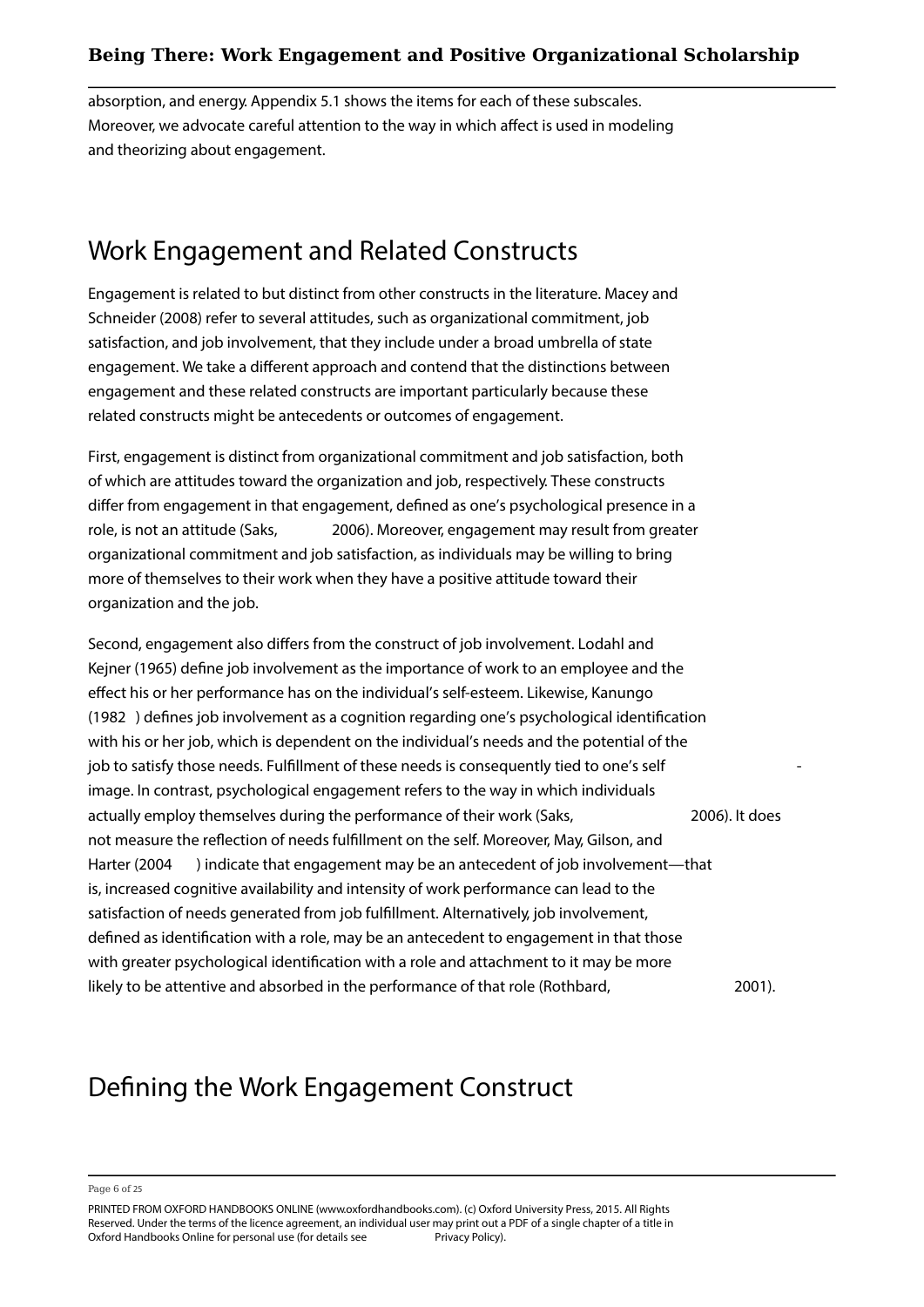As can be seen from the above discussion of engagement and related constructs, even within the perspective of engagement as a psychological state, the construct of engagement has been through considerable development and change. As such, we would like to be clear about our definition of work engagement. Consistent with the initial theorizing of Kahn (1990), the subsequent adaptation by Rothbard (2001), and work by Rich et al. (2010 ), we define individual work engagement as an employee's psychological presence in a role—or "being there." It is the person's focus of attention, their absorption, and their available energy directed toward work-related tasks.

In the process of defining engagement, we draw on work from various traditions. Of importance for POS, the construct of work engagement has roots in the notion of authenticity and the idea that there can be value in bringing one's whole self to work in terms of the types of resources (i.e., energy, perseverance, information) that can be harnessed to benefit the work. Kahn's (1990, 1992) definition of engagement captured the value of employing the whole self as "what enables the depths of workers' personal selves to come forth in the service of their own growth and development and that of their organizations" (Kahn, 1992, p. 322). In this way, engagement can be seen as a dynamic process in which a person both pours personal energies into role behaviors (selfemployment) and displays the self within the role (self-expression), exhibiting a a self within the role (self-expression), exhibiting a type of authenticity, or a true expression of their thoughts, feelings, and beliefs (Argyris, 1982).

In clarifying the definition of engagement, it is also important to note that engagement does not inherently mean the expression of "positive" affect. This stands in contrast to perspectives on engagement that equate engagement with high positive affect (e.g., Bakker & Oerlemans, 2011; Chapter 14). We propose that psychological presence conceived as focus of attention, absorption, and energy, and the notion of authentic selfexpression can be associated with either positive or negative affect. In particular, one can be engaged in something because it is a problem that needs to be solved, and this can be associated with negative affect; or, one can be engaged in an activity that is joyful (Rothbard, 2001). Likewise, authenticity implies that the employee will express his or her true self at any point in time, as shown in Kahn's (1990, 1992) ethnographic studies of architecture workers and camp counselors. For example, Kahn found that an engaged senior designer at an architecture firm empathized with other people's positive or negative feelings, whereas a disengaged camp counselor became bland and superficial in addressing her campers (i.e., exhibiting affective neutrality). In these examples, engagement as represented in the senior designer example was expressed both as positive and negative affectivity, whereas disengagement was expressed as affective neutrality. The notion that engagement is conceptually distinct from positive and negative affectivity is an important one that should be taken seriously in future work on engagement as it has powerful implications for the outcomes of engagement. As we briefly discussed in the previous section, engagement that is associated with positive

Page 7 of 25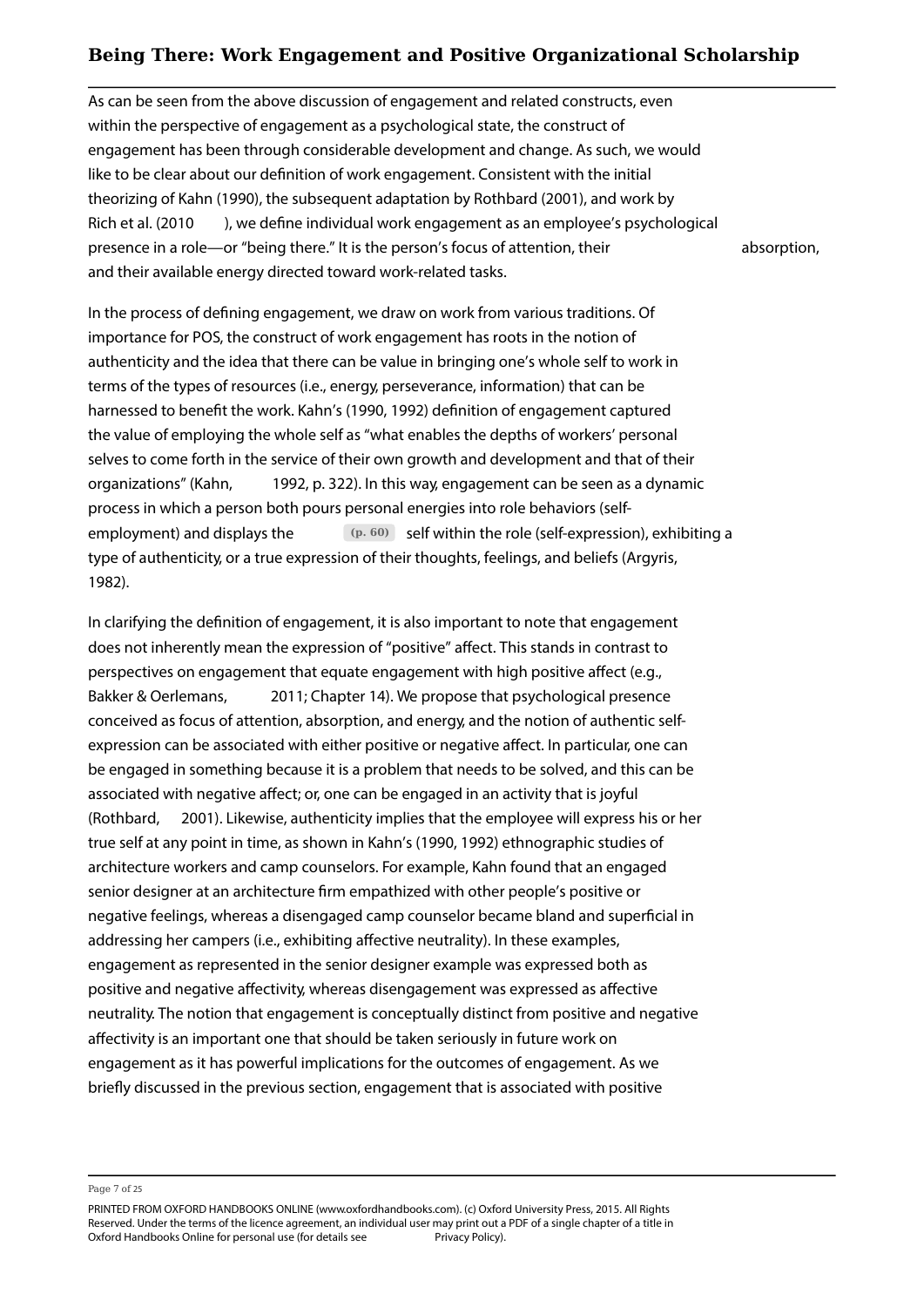affect can lead to quite different outcomes from engagement associated with negative outcomes (Rothbard, 2001).

Additionally, in defining engagement, we want to reiterate that engagement is conceptually distinct from burnout and not simply the opposite of burnout. Although burnout is characterized by exhaustion, cynicism, and a decline in efficacy for a prolonged period of time (Schaufeli & Bakker, 2004), engagement represents a different motivational construct that involves a proactive garnering and application of resources to fully concentrate and dedicate oneself to a certain task. This conceptual distinction is especially important as too much engagement could potentially lead to burnout. We will continue this discussion of excessive, continuous engagement and burnout in our section on POS.

In sum, as we have defined it, the engagement construct consists of both cognitive and physical subcomponents. We suggest that scholars continue to examine two cognitive subcomponents—absorption and attention—as these have shown differential effects on outcomes (Rothbard, 2001). Attention refers to material resources within a person that can be applied to a given task. It is a resource-based motivational construct because it relies on the exertion of resources as a source of motivation. Absorption , on the other hand, refers to one's capacity and ability to apply those resources with intensity . Last, engagement consists of a physical component in the form of energy that can be directed toward a task.

# Sustaining Engagement

Although up to this point we have concentrated solely on engagement as a static construct, there is a dynamic and temporal aspect of work engagement that should be examined as well. Questions of whether individuals can sustain high levels of engagement over time are critical to explore. Indeed, in one recent study of state engagement, being too engaged in work led to greater work–family interference (Halbesleben, Harvey , & Bolino, 2009), suggesting that there can be negative consequences of excessive focus on work. How, then, can engagement be effectively harnessed over time? Drazin, Glynn, and Kazanjian (1999) developed a theoretical argument about creative engagement at the group level and suggested that it is the shifts in (as opposed to sustained) engagement that are most beneficial for creativity. In contrast to being the opposite of burnout, sustained engagement could possibly lead to negative effects such as burnout (Kunda, 1992). Particularly with respect to groups with high collective engagement, individuals may alternate between episodes of intense individual work/concentration and downtime. In a recent study of software development teams, Metiu and Rothbard (working paper) found that individuals were highly engaged, but took "time-outs," breaks to replenish their energy and refocus. Such time-outs led to increased engagement and thus increased performance on the project team.

Page 8 of 25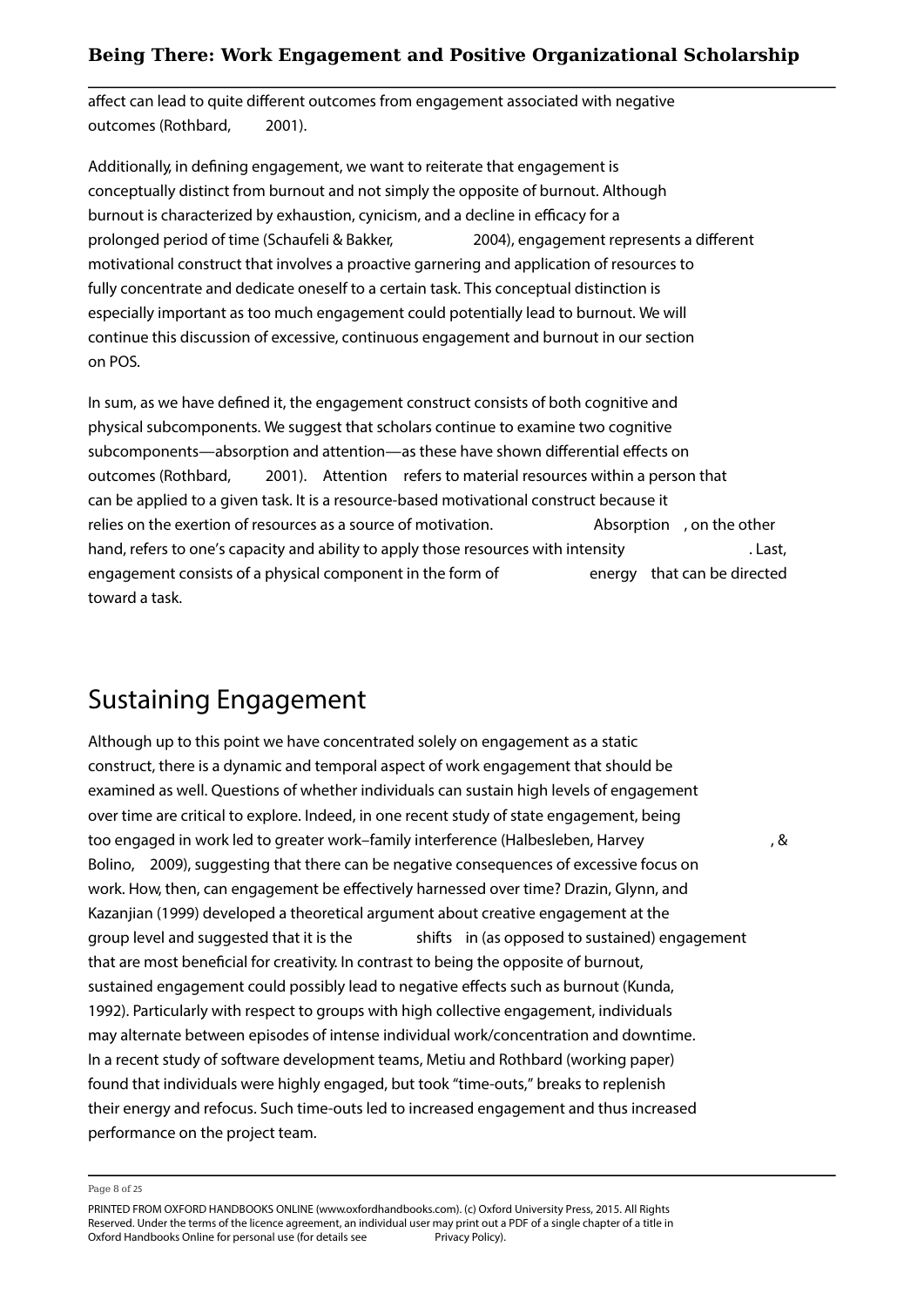This notion that periods of disengagement or breaks can sustain engagement over time is consistent with research on recovery experiences (i.e., respite) and work engagement. For example, in a study of 527 Finnish employees, Sonnentag and found that employees who tend to disconnect from their jobs when not at work are more likely to exhibit work engagement (Sonnentag, Niessen, & Neff, 2010). In Chapter 66 of this Handbook, Sonnentag, Niessen, and Neff discuss additional studies (e.g., Kuhnel & Sonnentag, in press; Sonnentag, 2003; Sonnentag & Bayer, 2005; Sonnentag, Binnewies, & Mojza, in press; Westman, 1999) that consistently demonstrate that psychological detachment from work can foster increased engagement with work over time. **(p. 61)**

The concept of breaks is also consistent with other research on the effects of scheduled downtime, social interactions with colleagues (Hollander, 1958), and informal joking (Bechky, 2006). Of course, in some groups, downtime is informally and naturally induced by group members to prevent boredom (Roy, 1959), whereas in other groups, downtime needs to be mandated or encouraged by management. Recent research on redesigning the workday advocates forced intermittent downtime (Elsbach & Hargadon, 2006), which challenges the general notion that job complexity at all times is a requirement for creativity (Oldham & Cummings, 1996). Levinthal and Rerup (2006) also discuss an analogous process of mindlessness (synonymous with disengagement) and mindfulness (synonymous with engagement) that follows a temporal approach. Interruptions in mindlessness lead to consciousness and then the subsequent adoption of new routines, a form of creativity (Cyert & March, 1963).

In addition to the importance of recovery and respite for energy replenishment at the general work and personal-being levels (Fritz & Sonnentag; 2005; Halbesleben, Harvey, & Bolino, 2009), scholars have also demonstrated the importance of respite at the task level. For example, experimental research has shown that disengaging from a core work problem and engaging in a distracting task is associated with better decision making on the initial set of complex problems (Dijksterhuis, Bos, Nordgren, & Van Baaren, 2006). Moreover, research finds that creative breakthroughs often occur after a break that follows an intense period of concentration because the break provides time for subconscious processing of the problem (Csikszentmihalyi & Sawyer, 1995). Thus, it is important for future research to conceptualize engagement, not as a continuous process filled with constant intensity, but rather as a noncontinuous process with intermittent exhibitions of disengagement followed by renewed focus.

# Engagement and Positive Organizational Scholarship

Having defined what we mean by engagement—one's psychological presence in a role we next consider why engagement has the potential to contribute to POS. Engagement in a role is thought to lead individuals to do their work in a way that better supports

Page 9 of 25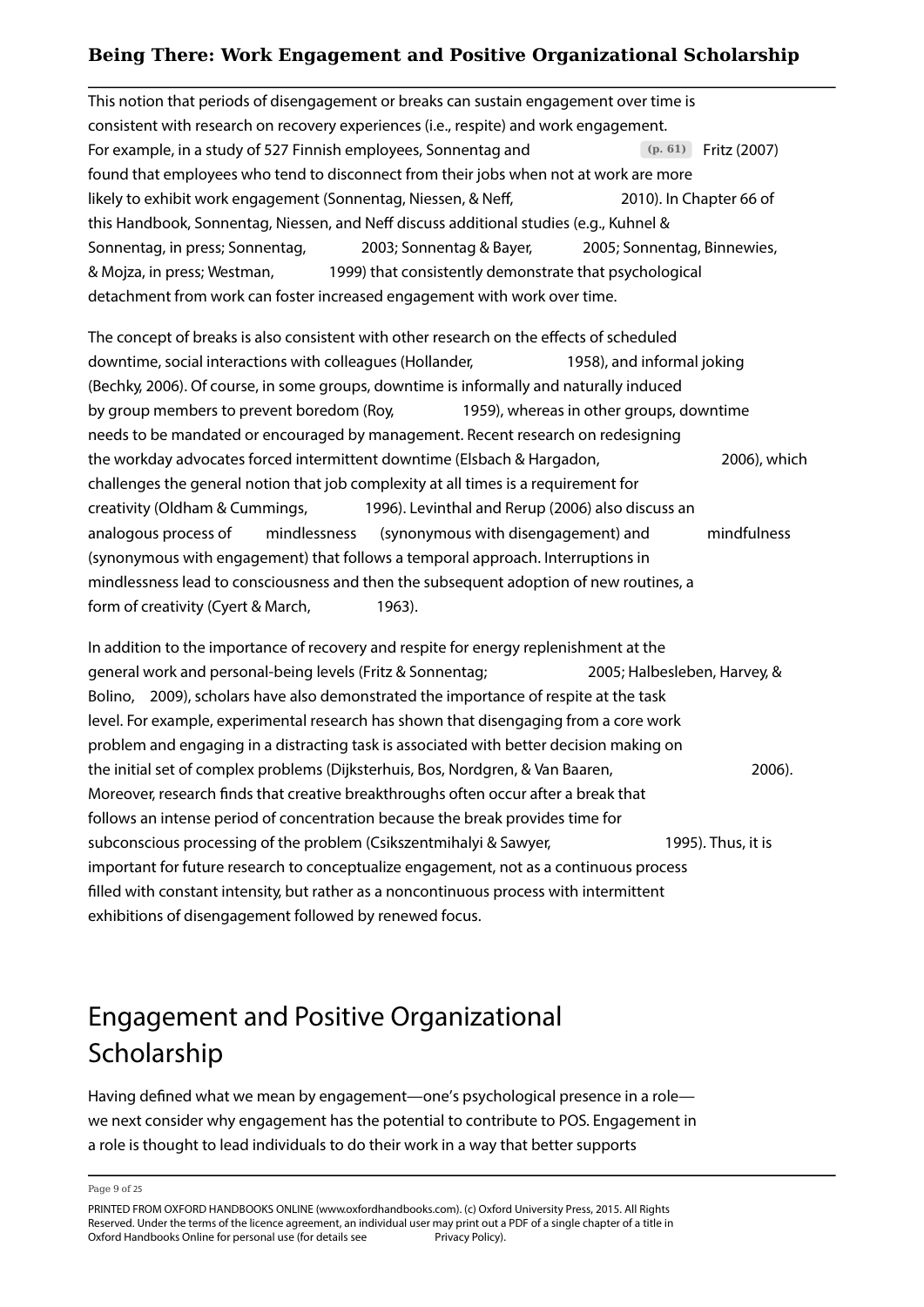organizational effectiveness (Kahn, 1992; Saks, 2008). In some research, this has been taken to mean that engagement leads people to do what they are supposed to do in their roles better (Kahn, 1992; Saks, 2008), whereas in other research, engagement has been thought to lead employees to engage in discretionary behaviors beyond what they are supposed to do in their roles (e.g., Bakker, Demerouti, & Verbeke, 2004; Macey & Schneider, 2008). Both of these outcomes are central to further developing POS.

We illustrate how engagement, as a construct, fits into a positive view of organizational behavior by discussing the link between the psychological state of engagement and several behavioral outcomes, especially those highly relevant to POS scholars. Additionally, we discuss what managers can do to promote employee engagement in their workplaces, and therefore increase the likelihood that several positive behaviors will be exhibited by employees.

#### Engagement's Link to Positive Behavioral Outcomes

In the preceding discussion, we have discussed engagement as a psychological state conceptualizing engagement as the manner or process in which work is conducted, not as a behavioral outcome (Saks, 2008; cf. Macey & Schneider, 2008). Investigating the behavioral outcomes of engagement is critically important to further understand the benefits of the engagement construct for scholarly research and the broader practical implications of engagement in today's workplace. In other words, what are the behavioral benefits of highly engaged employees? In the following section, we discuss several possible behaviors that may result from greater psychological engagement in work.

One key reason why engagement has captured the interests of scholars and managers is that across a wide array of studies using different operationalizations of engagement, many studies have demonstrated a positive relationship between engagement and performance. Specifically, engagement has been linked to increased in-role (Schaufeli, Taris, & Bakker, 2006) and extra-role behaviors (Macey &  $(p. 62)$  Schneider, 2008; Bakker, Demerouti, & Verbeke, 2004). This translates into increased productivity and efficiency in increasingly competitive global work environments (Masson, Royal, Agnew, & Fine, 2008). Along these lines, engagement has been shown to lead to a variety of positive behaviors—increased task performance and exhibition of organizational citizenship behaviors (Rich et al., 2010), enhanced overall performance (Bakker & Demerouti, 2008; Schaufeli & Salanova, 2007), specific business-unit (Harter, Schmidt, & Hayes, 2002) and client-related performance (Salanova, Agut, & Peiro, 2005), and client satisfaction (Bakker & Demerouti, 2008). Last, Metiu and Rothbard (working paper) show that individual engagement can lead to group-level collective energy, in the form of mutual focus of attention, intensity of interactions among team members, increased coworker motivation, and positive interaction rituals. **(p. 62)**

Page 10 of 25

PRINTED FROM OXFORD HANDBOOKS ONLINE (www.oxfordhandbooks.com). (c) Oxford University Press, 2015. All Rights Reserved. Under the terms of the licence agreement, an individual user may print out a PDF of a single chapter of a title in Oxford Handbooks Online for personal use (for details see Privacy Policy).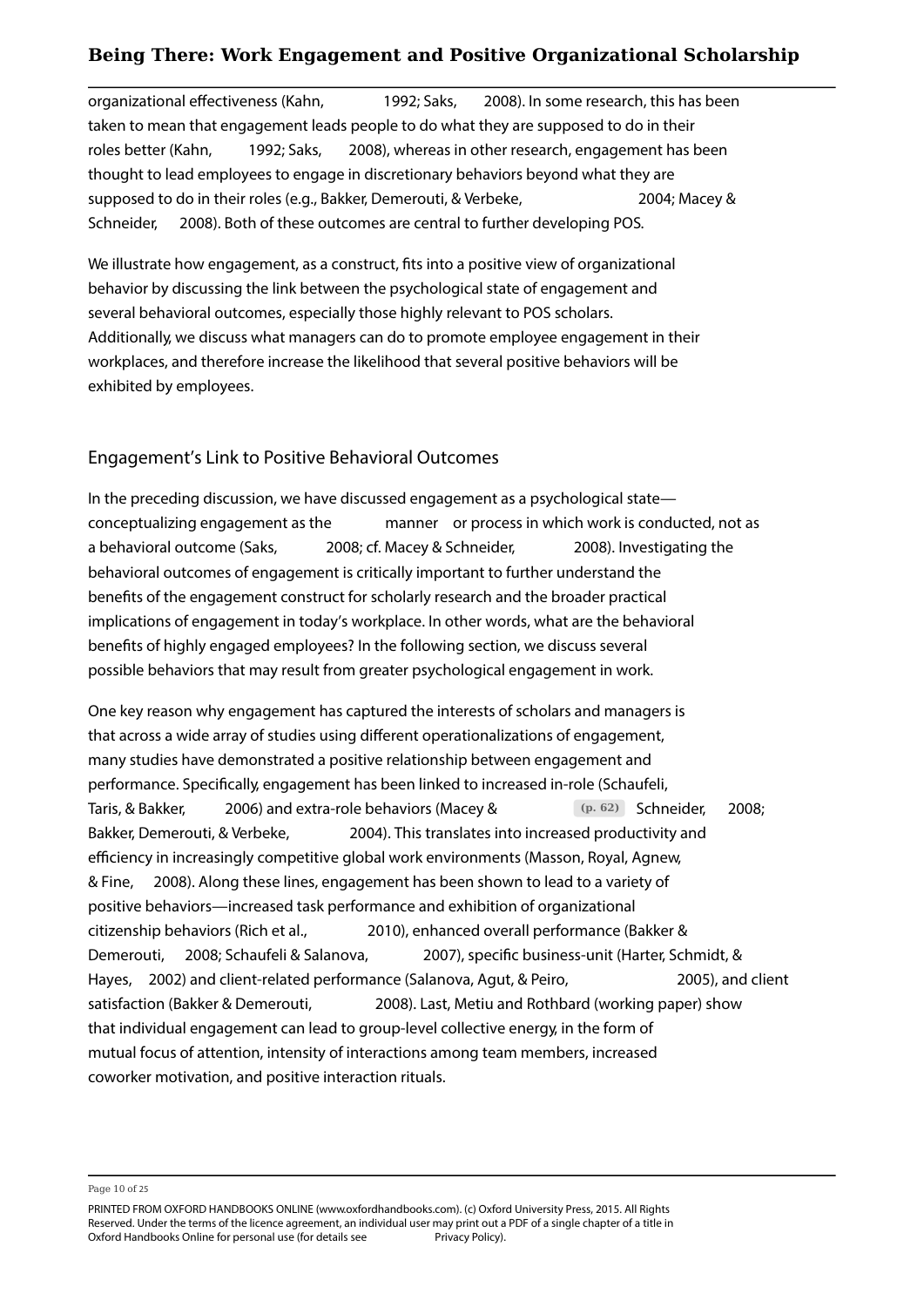The context or situation, such as the team or organization in which an individual works, can also moderate the effects of engagement on various behaviors. In other words, engagement may lead to different behavioral outcomes depending on the context. For example, Griffin, Parker, and Neal (2008) identify two key contextual moderators: uncertainty and interdependence. Under conditions of uncertainty, inputs, processes, and outputs of work systems lack predictability. In such situations, engagement may lead individuals to be more responsive and adaptive to change (Griffin et al., 2008; Saks, 2006) because they are vigilant and attentive to their work. Moreover, the focus of attention and cognitive availability of engaged employees may lead them to enact more proactive or anticipatory behaviors (Grant & Ashford, 2008) that can assist in dynamically creating emergent roles that are necessary for dealing with change and uncertainty (Saks, 2008). Thus, under conditions of uncertainty, engagement may lead to more proactive and adaptive behaviors. In contrast, under conditions of certainty, expectations are clear and predictable, and thus, engagement is likely to lead to better team and individual task performance because an individual's focus of attention can be directed toward the core tasks that comprise the job.

A second contextual moderator of the effects of engagement on behavioral outcomes is interdependence, in which individuals need to cooperate and coordinate in order to achieve shared goals (Bond & Smith, 1996). When interdependence is low, similar to situations of certainty and stability, engagement can lead to better individual task performance. However, when interdependence is high, individual work engagement alone may not be enough to sustain group outcomes such as better team coordination, cooperation, and unification. Indeed, individual engagement may be a necessary but insufficient condition that needs to be coupled with shared and inspiring goals, identification with the group, and patterns of relational interaction that support such group-level outcomes (Metiu & Rothbard, working paper).

In addition to contextual moderators, the relationship between engagement and behaviors can be affected by which subcomponent of engagement is primarily activated. Engagement is defined as people's focus of attention, their absorption, and their available energy directed toward work-related tasks. Attention captures both an inward and outward focus and is likely to lead to better task performance and impression management. In particular, Rothbard and Wilk (working paper) find that employee attention, but not absorption, is significantly related to supervisors' perceptions of the employee's engagement. This is perhaps because attentive employees are vigilant about their task, but also about the workplace around them and may be more likely to engage in impression management techniques to control other's perceptions of them than those who are less attentive or than those who are highly absorbed in their work. Indeed, the items often used to measure absorption refer to being engrossed and losing track of time. Absorption, the second component of engagement, has an inward focus, and while it may not lead to better impression management and perceived performance (Rothbard & Wilk, working paper), it may very well lead to greater creativity, which can benefit from more solitary and intense idea generation (Griffin et al., 2008). The proposed relationship between absorption and creativity is similar to the studies on independent brainstorming

Page 11 of 25

PRINTED FROM OXFORD HANDBOOKS ONLINE (www.oxfordhandbooks.com). (c) Oxford University Press, 2015. All Rights Reserved. Under the terms of the licence agreement, an individual user may print out a PDF of a single chapter of a title in Oxford Handbooks Online for personal use (for details see Privacy Policy).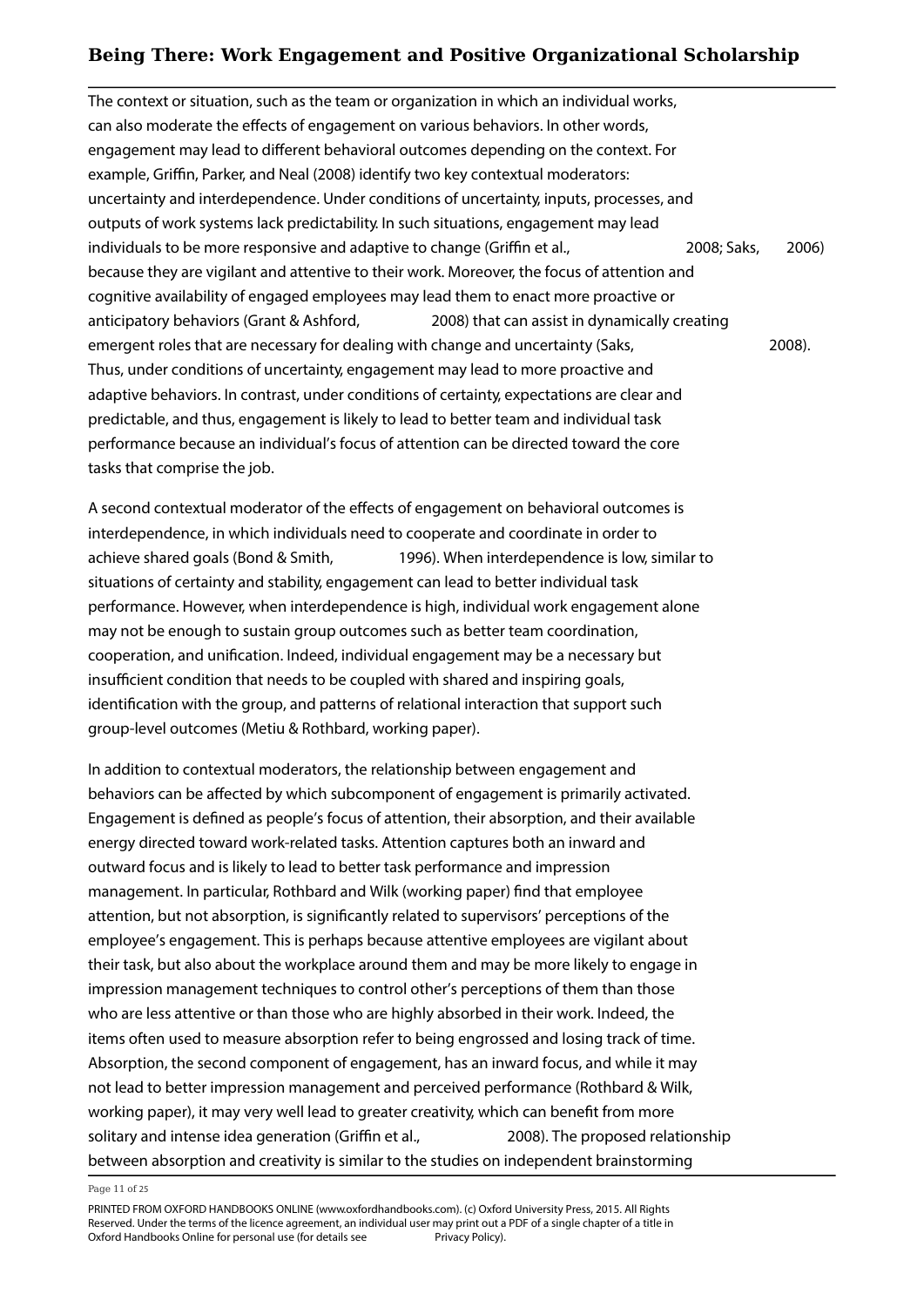and idea generation, in which production of ideas is greater when individuals work alone to brainstorm (Diehl & Stroebe, 1987). Individuals who are absorbed in their work and working alone may be less likely to engage in negative social behaviors such as social loafing (Diehl & Stroebe, 1987) and groupthink (Aldag & Fuller, 1993), thus increasing their concentration and subsequent creativity.

Last, engagement is characterized by high energy. This high energy may fuel extra-role, proactive behaviors (Grant & Ashford, 2008), such as organizational citizenship behaviors (Organ, 1988), seeking feedback (Ashford, Blatt, & VandeWalle, initiative in pursuing personal and organizational goals (Frese & Fay, 2001), expressing voice (LePine & Van Dyne, 2001), taking charge (Morrison & Phelps, 1999), and crafting jobs (Wrzesniewski & Dutton, 2001 ). Such proactive behaviors may require "extra" energy outside of that which is required for the completion of specified tasks, and highly engaged employees who have greater amounts of energy may be more capable of meeting those "extra" energy requirements. **(p. 63)**

#### The Downside to Engagement: Burnout and Workaholism

Although engagement can lead to many positive behavioral outcomes, as we have discussed above, it is important to acknowledge that there may be downsides to engagement. In particular, there may be detrimental effects of too much engagement, without the opportunity for recovery and respite. Indeed, too much work engagement may result in both burnout and workaholism, an extreme, negative form of engagement.

First, there may be an upper limit for how engaged individuals can be without having effects on strain, time allocation, and functioning in other roles. Recent research, drawing on conservation of resources theory, shows that, for some employees, being highly engaged at work is associated with greater work–family and strain-based conflict (Halbesleben, Harvey, & Bolino, 2009). Moreover, if engagement leads to negative affect in a particular situation, even a moderate level of engagement may be depleting, leading to lower levels of attention, absorption, and energy overall (Rothbard, 2001).

Second, too much engagement at work may be evidenced by workaholics, who tend to be very absorbed and attentive employees who are devoted to their jobs, often working long hours without breaks. When engagement is associated with the pressing, almost addicting need to work (Bonebright, Clay, & Ankenmann, 2000) and the sacrifice of family and social lives for the sake of work, it may lead to negative outcomes for the individual. However, it is important to note that there is an important distinction between engagement and workaholism. Although engagement is an intermittent motivational state, workaholism is a stable, steady, and sustained outlook on work. This is why workaholism has been shown to lead to poor mental health; extreme perfectionism (and decreased self-esteem for not reaching high goals); social and relationship problems, particularly with respect to work–family conflict (Bakker, Demerouti, & Burke, 2009); and overall poor psychological and physical well-being (Burke & Matthiesen, 2004). Moreover,

Page 12 of 25

PRINTED FROM OXFORD HANDBOOKS ONLINE (www.oxfordhandbooks.com). (c) Oxford University Press, 2015. All Rights Reserved. Under the terms of the licence agreement, an individual user may print out a PDF of a single chapter of a title in Oxford Handbooks Online for personal use (for details see Privacy Policy).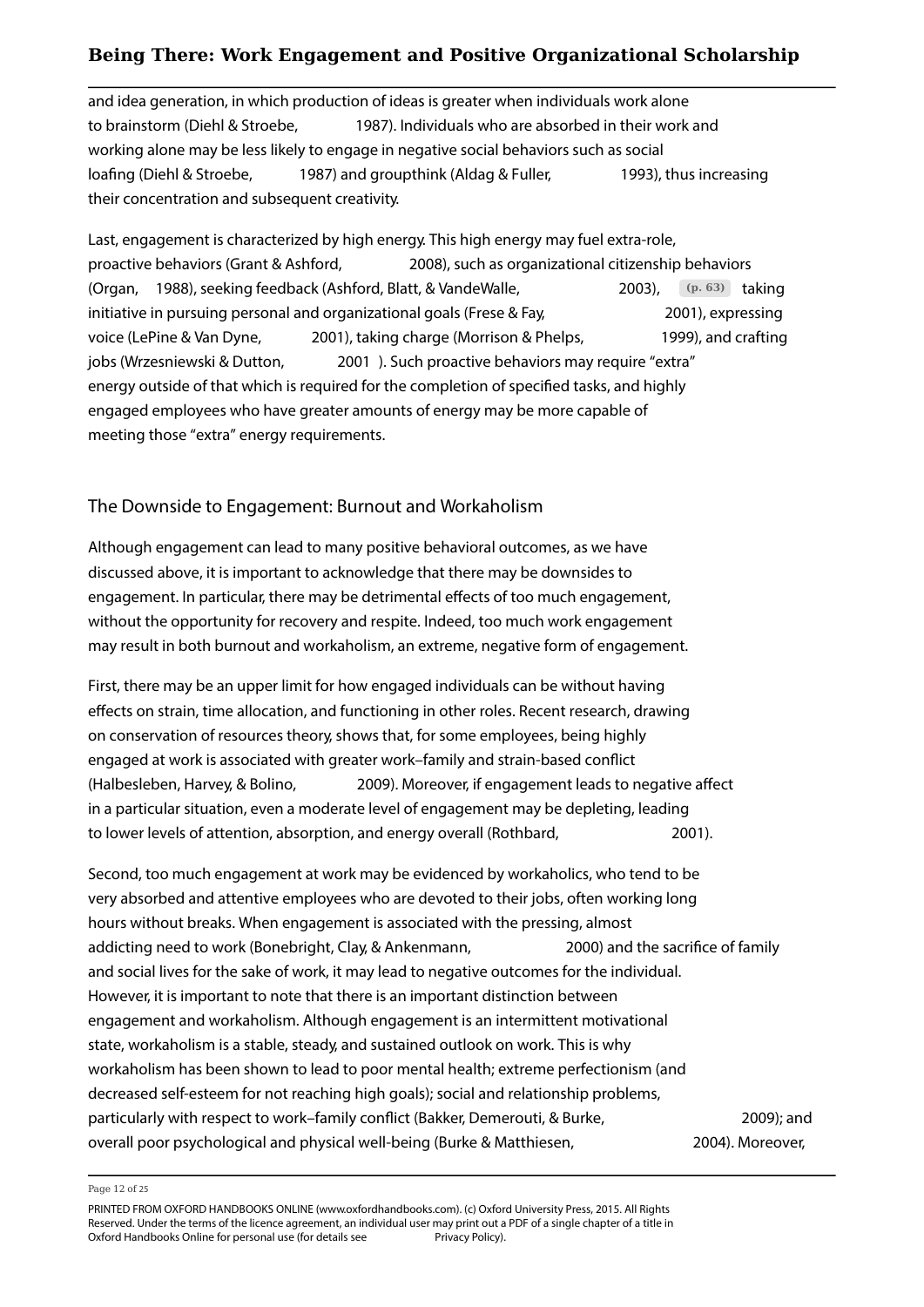workaholics have been shown to have long-term health problems and suffer from eventual burnout (Piotrowski & Vodanovich, 2008). Importantly, we view the relationship between work engagement and workaholism as correlational and not causal. The antecedents of workaholism are distinct from engagement, but if engagement is associated with workaholic behaviors, then deleterious outcomes may result.

Page 13 of 25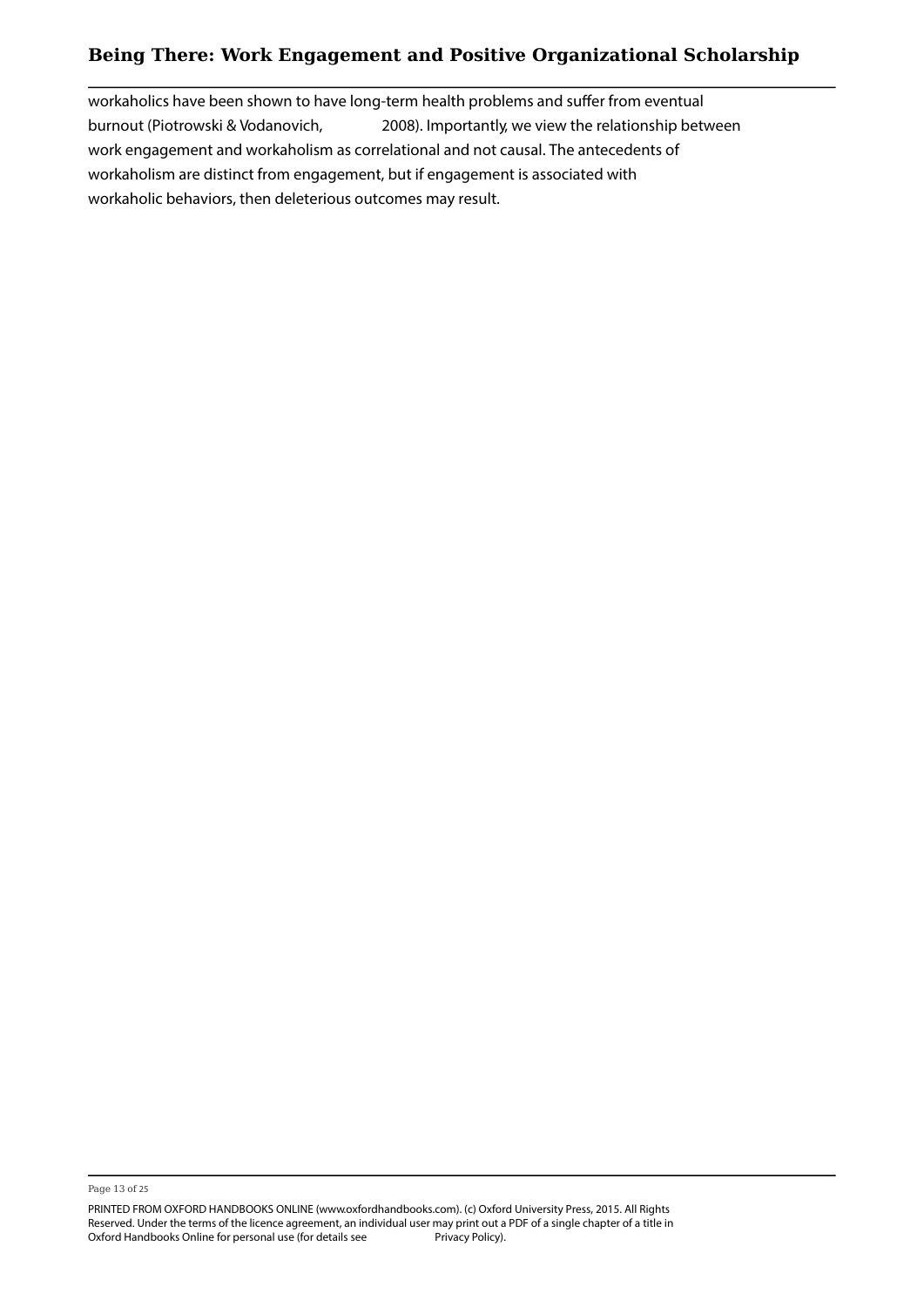#### What Managers Can Do to Increase Engagement

If engagement is likely to lead to several positive behaviors, it is important for us to understand what managers can do to encourage greater engagement while recognizing the importance of respite and recovery. First, a key factor for increasing work engagement is psychological safety (Kahn, 1990). Psychological safety refers to being able to employ one's self without fear of negative consequences to self -image, status, or career —it allows an employee or team member to engage in interpersonal risk -taking (Edmondson, 1999). When employees perceive psychological safety, they are less likely to be distracted by negative emotions such as fear, which stem from worrying about controlling perceptions of managers and colleagues. In addition to being a significant distraction, dealing with fear requires intense emotional regulation (Barsade, Brief, & Spataro, 2003), which takes away from the ability of an individual to fully immerse him or herself in his or her work tasks. Psychological safety, on the other hand, decreases such distracters and allows an employee to expend his or her energy toward being absorbed and attentive to work tasks. Managers can initiate psychological safety in the workplace by introducing effective structural features, such as coaching leadership and context support (Hackman, 1987). Team leader behavior can greatly influence the behavior of members, leading to greater trust (Tyler & Lind, 1992). Supportive, coaching-oriented, and nondefensive responses to employee concerns and questions can lead to heightened feelings of security, as opposed to authoritarian and punitive leadership (Edmondson, 1996 ). Autonomy, especially in decision-making (Salanova, Agut, & Peiro, 2005), and feedback from coaches (in the form of information and rewards) also leads to such safety (Bakker & Demerouti, 2008; Edmondson, 1999; May, Gilson, & Harter, 2004) and consequently increased work engagement.

A second factor for increasing work engagement is the balance between the **(p. 64)** demands and resources that an employee has. Job demands often stem from time pressures, high-priority work, shift work, and physical demands. Both demands and resources can increase engagement, but it is important that employees perceive that they have sufficient resources to deal with their work demands (Rich et al., 2010). Challenging demands require that employees be more attentive and absorbed, and direct more energy toward their work. These high demands can often be an energizing force themselves, by helping employees achieve their goals and by stimulating their personal growth (Bakker & Demerouti, 2008). But, such energy will be depleting, if employees perceive that they do not have enough control to tackle these challenging demands (Karasek, 1979). Perceived control is increased with the granting of sufficient resources, such as managerial and collegial support. Similar to the effects of psychological safety, adequate resources ensure that employees are not hindered by distracters that can limit the attention, absorption, and energy that they put toward their work. Sufficient resources are thus especially crucial to sustaining a positive level of engagement that does not eventually lead to discouragement or burnout. The relationship between adequate resources and engagement has been discussed by Demerouti, Bakker, Nachreiner, and Schaufeli's ( 2001 ) Job Demand–Resources (JD-R) occupational stress model, which

Page 14 of 25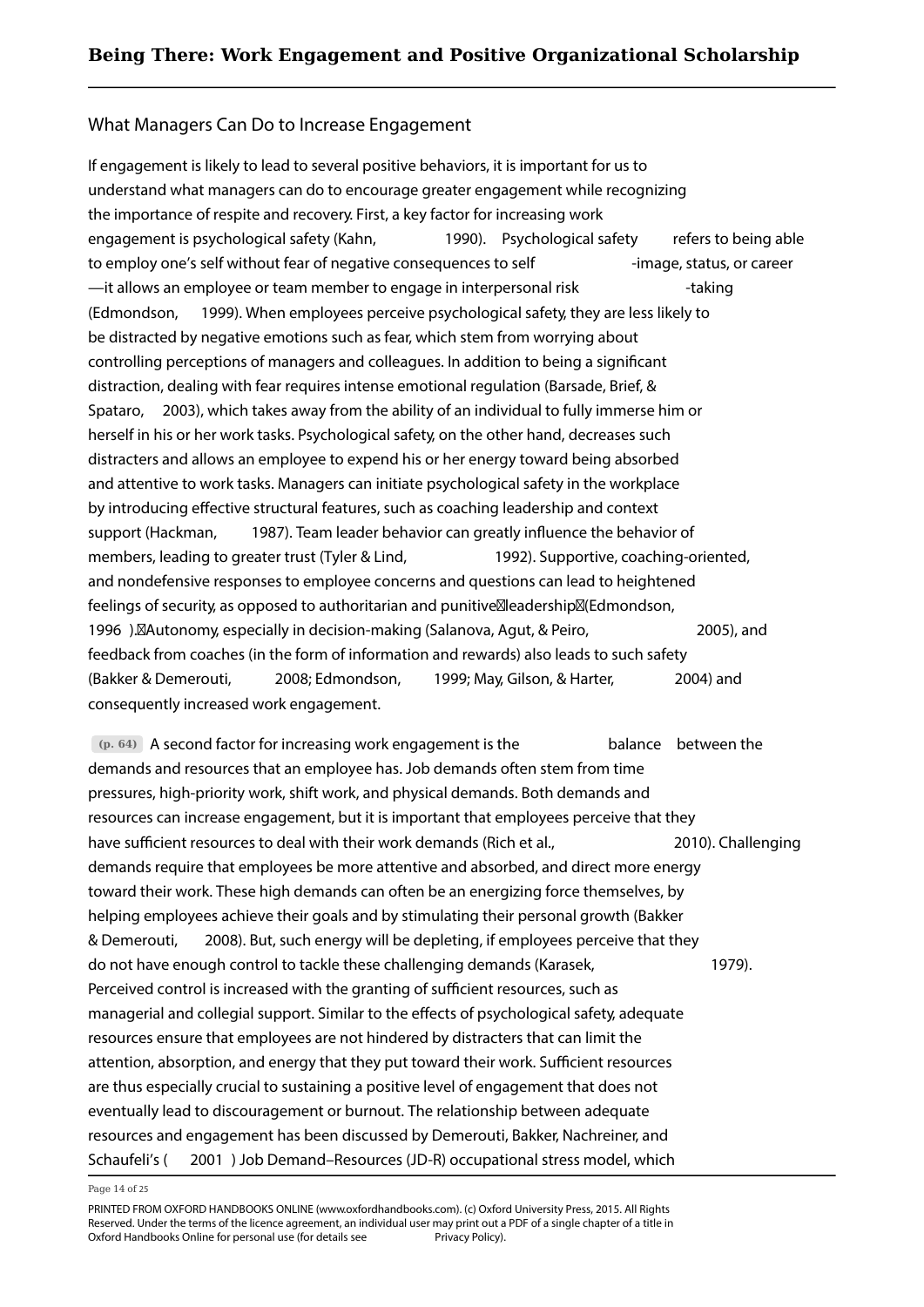suggests that job demands that force employees to be attentive and absorbed can be depleting, if not coupled with adequate resources. The relationship has also been evidenced in a 2-year longitudinal study of Finnish health care workers: Having adequate job resources was a strong predictor of work engagement (Mauno, Kinnunen, & Ruokolainen, 2007; also see Hakanen, Bakker, & Schaufeli, 2006 and Salanova & Schaufeli, 2008). Therefore, managers should ensure that the resources they provide for their employees are commensurate with the demands placed on them.

Another set of factors that are critical for increasing work engagement involve core selfevaluations and self-concept (Judge & Bono, 2001). Self-esteem, efficacy, locus of control, identity, and perceived social impact may be critical drivers of an individual's psychological availability as evident in the attention, absorption, and energy directed toward their work. Self-esteem and efficacy are enhanced by increasing employees' general confidence in their abilities (Rich et al., 2010), which in turn assists in making them feel secure about themselves and less self-conscious about how other people are perceiving or judging them (Kahn, 1990). Employees also gain increased control and efficacy when they perceive that they are receiving important returns on their physical, cognitive, and emotional investments (Kahn, 1990). Managers can attain this by increasing the significance of their task (i.e., the extent to which the job improves the welfare of others (Hackman & Oldham, 1976)). When employees see their tasks as significant, they feel that their own actions are improving the welfare of others (Grant, 2007, 2008; Small & Loewenstein, 2003). Finally, core self-evaluations can be enhanced by increasing an employee's identity with his or her role (May et al., 2004). This can be done by increasing employee opportunities for job enrichment and increasing the internalization of organizational goals, so that employees perceive deep meaning in their work. By increasing employee core self-evaluations, managers are ensuring that employees will want to intrinsically feel motivated to engage in their work, and will feel they are capable of exerting such high energy in their jobs.

# Future Directions

Throughout this chapter, we have mentioned numerous directions for future research on work engagement. Because engagement is a psychological state that focuses on attention, absorption, and energy directed toward work, we see this construct as an important and central one for research in organizational behavior and positive organizational behavior, in particular. To push forward research in this area, we focus on six issues that warrant more attention.

# Measuring Engagement

Page 15 of 25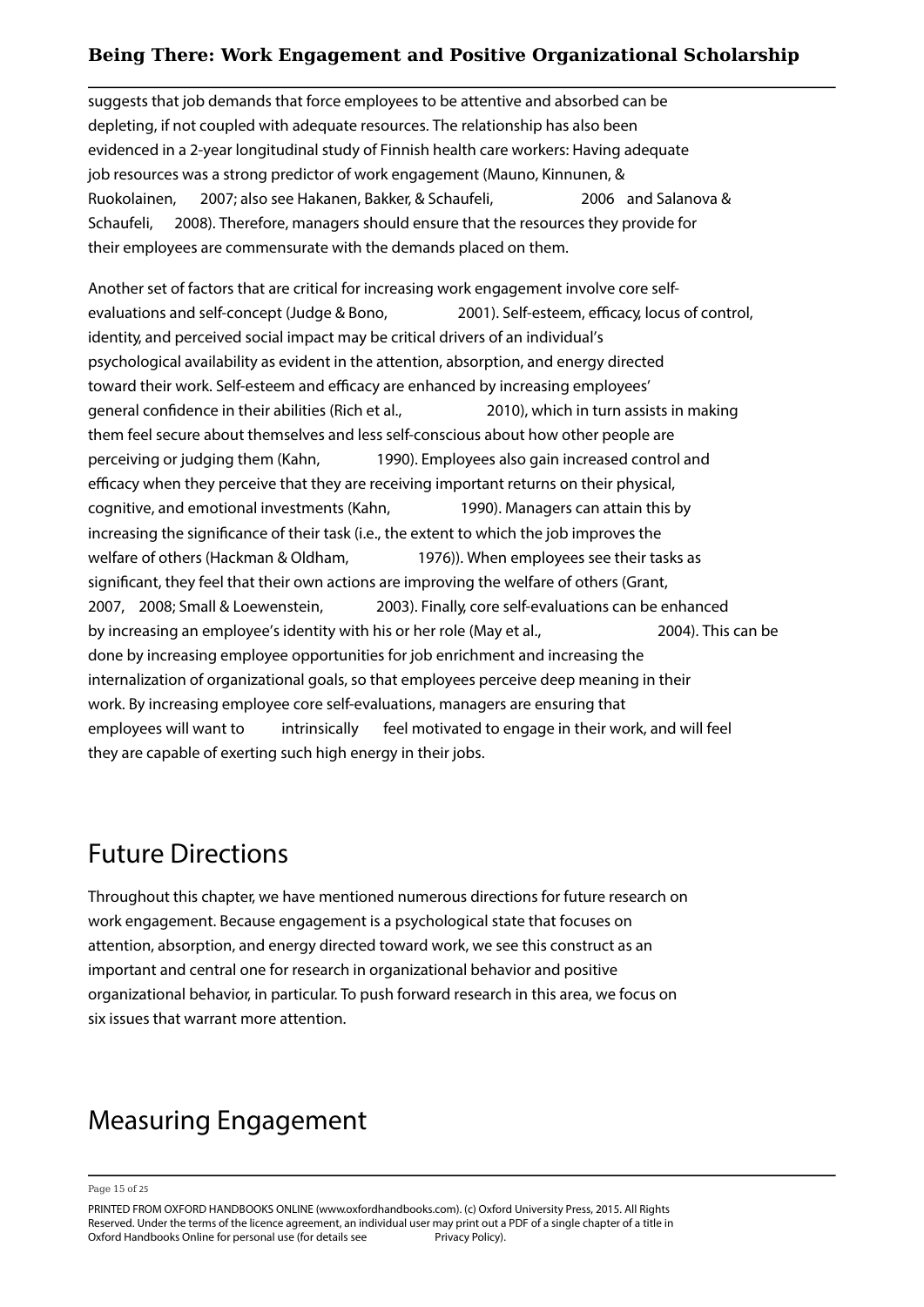We have discussed several approaches that scholars have used to measure engagement and the benefits and drawbacks of each. We suggest that researchers continue to explore multiple dimensions of engagement, but focus on the three subcomponents shown in Appendix 5.1 (attention, absorption, and energy).

# Subcomponents of Engagement

Similarly, given that some empirical evidence also suggests that the specific subcomponents of engagement have different effects on behavioral outcomes, we propose that future research look more closely at these relationships. For example, it is possible that intense absorption is coupled with decreased impression management behaviors, such as boasting about one's accomplishments (Ferris, Judge, Rowland, & Fitzgibbons, 1994), which causes managers to perceive absorbed employees less positively (Rothbard & Wilk, working paper). On the other hand, attentive employees are perhaps more vigilant about their task and the workplace around them, making them more likely to engage in impression management techniques to control other's perceptions of them. High energy, the third component of engagement, may be related to other behaviors, such as proactive behaviors that require "extra energy ." Thus, we encourage future scholars to examine the outcomes that result from each of the subcomponents of engagement, rather than simply aggregating them into an overarching construct, unless they do indeed operate similarly. **(p. 65)**

# Contextual Moderators

We have discussed a few contextual moderators of the relationship between engagement and behaviors; namely, uncertainty and interdependence (Griffin et al., 2008). We encourage scholars to continue to search for additional contextual moderators of the relationship between engagement and behavioral outcomes. Some potential moderators include task-related moderators, such as routine versus creative or complex work assignments; group-related moderators, such as temporary versus permanent work groups; and organization-related moderators, such as security and psychological safety that might result from downsizing versus job-secure organizations.

# Longitudinal Designs

In discussing several potential antecedents and consequences of engagement, such as organizational commitment, job satisfaction, and role performance, we noted that it is highly likely that these constructs relate to one another in a dynamic fashion, such that

Page 16 of 25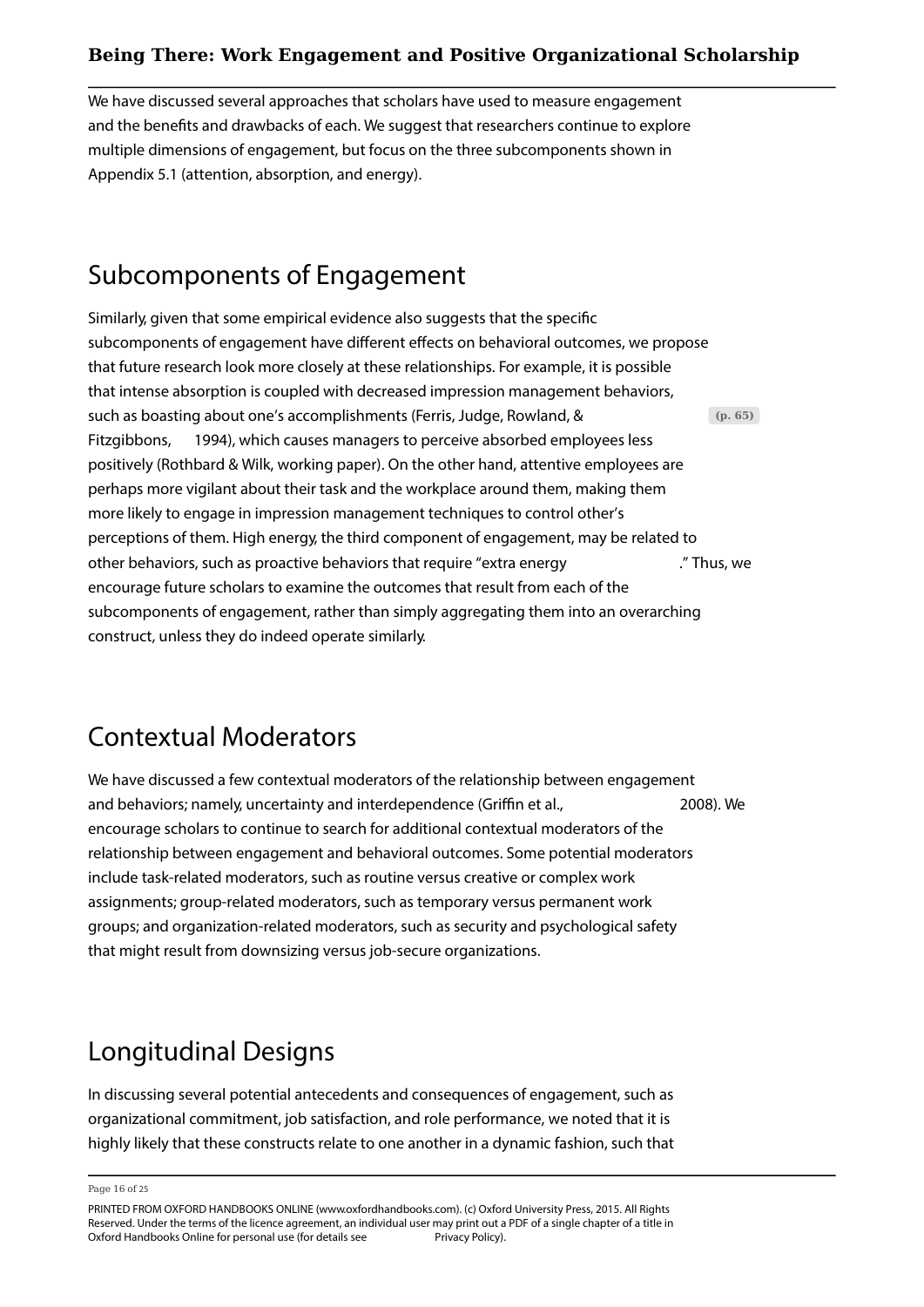they are reciprocally related to engagement. Figure 5.1 provides a diagram of these proposed relationships. However, future research should examine these dynamic relationships empirically to help us better understand the role that engagement plays as a process linking important organizational antecedents and outcomes. An important way to do so is to examine the relationships between engagement and related constructs over time. We encourage scholars to utilize longitudinal designs to examine the ebb and flow of engagement in future research. It would also be interesting to explore if and how each of the subcomponents of engagement—attention, absorption, and energy—are affected over time and in similar or different ways.

# Levels of Analysis



#### Click to view larger

*Fig. 5.1* A theoretical framework of work engagement.

Most research on engagement to date has examined it as an individual-level construct; however, engagement can also be exhibited at the group and organizational levels of analysis. At the group-level of analysis, very recent empirical work (Metiu & Rothbard, working paper) demonstrates the

nonadditive effects (Hertel, Kerr, & Messe, 2000; engagement on group engagement for a team working on a complex task. However, more work needs to be done to understand what the antecedents and consequences of engagement at the individual, group, and organizational levels are. **(p. 66)**

# Conclusion

Work engagement is an important construct that can lead to a number of positive outcomes, such as in-role and extra-role performance, client satisfaction, proactivity, adaptivity, and creativity. Managers, however, must ensure that employees have adequate resources and sufficient breaks, as well as psychological safety, so that engagement does not lead to burnout, depletion, or distraction. We encourage scholars interested in studying engagement in the future to investigate the contextual moderators that affect the relationship between engagement and employee behavior and to examine the

Page 17 of 25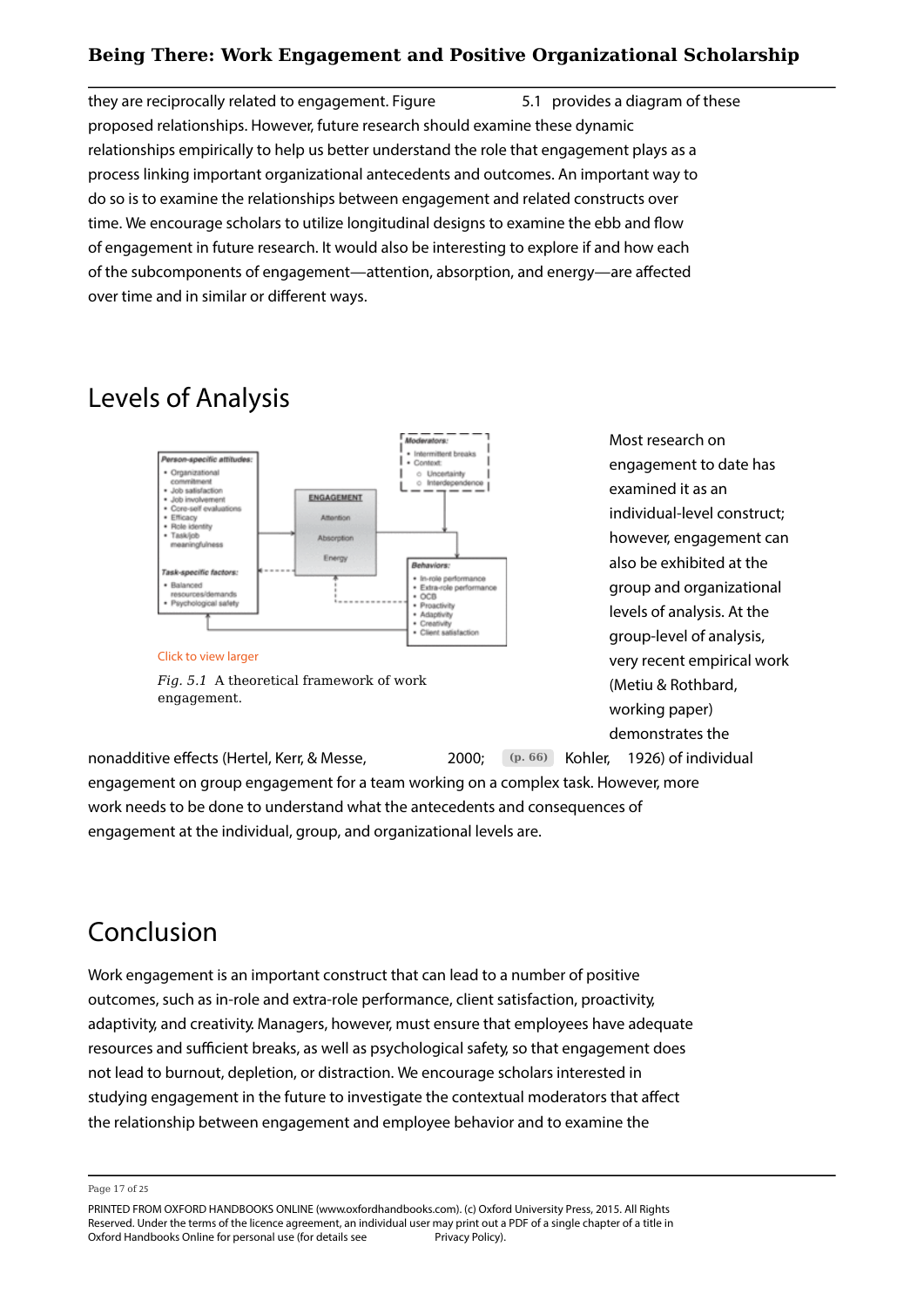differential effects of the components of engagement: attention, absorption, and energy. It is an exciting time to be engaged in research on engagement.

### References

| Aldag, R.J., & Fuller, S.R. (1993). Beyond fiasco: A reappraisal of the groupthink                                                                                                                                                                    |               |
|-------------------------------------------------------------------------------------------------------------------------------------------------------------------------------------------------------------------------------------------------------|---------------|
| phenomenon and a new model of group decision processes.<br>Psychological Bulletin, 113<br>$553 - 552.$                                                                                                                                                |               |
| Argyris, C. (1982).<br>Reasoning, learning, and action: Individual and organizational,<br>Francisco: Jossey-Bass.                                                                                                                                     | San           |
| Ashford, S.J., Blatt, R., & VandeWalle, D. (2003). Reflections on the looking glass: A<br>review of research on feedback-seeking behavior in organizations.<br>Journal of<br>Management, 29<br>, 773–799.                                             |               |
| Ashforth, B., & Humphrey, R. (1995). Emotion in the workplace: A reappraisal.<br>Relations, 48<br>$(2)$ , 97-125.                                                                                                                                     | Human         |
| Bakker, A.B., & Demerouti, E. (2008). Towards a model of work engagement.<br>Development International, 13<br>, 209-223.                                                                                                                              | Career        |
| Bakker, A.B., Demerouti, E., & Burke, R. (2009). Workaholism and relationship quality: A<br>Journal of Occupational Health Psychology, 14<br>spillover-crossover perspective.                                                                         | $(1), 23-33.$ |
| Bakker, A.B., Demerouti, E., & Verbeke, W. (2004). Using the job demands-resources<br>model to predict burnout and performance.<br>Human Resource Management, 43<br>104.                                                                              | $(1), 83-$    |
| Bakker, A.B., & Demerouti, E. (2008). Towards a model of work engagement.<br>Development International, 13<br>, 209-223.                                                                                                                              | Career        |
| Bakker, A.B., & Oerlemans, W.G.M. (2011). Subjective well-being in organizations. In K.<br>Cameron & G. Spreitzer (Eds.),<br>Handbook of Positive Organizational Scholarship<br>University Press.                                                     | . Oxford      |
| Barsade, S.G., Brief, A.P., & Spataro, S.E. (2003). The affective revolution in<br>organizational behavior: The emergence of a paradigm. In J. Greenberg (Ed.),<br>state of the science<br>(2nd ed., pp. 3-52). Hillsdale, NJ: L. Erlbaum Associates. | OB: The       |
| Alienation and freedom: The factory worker and his industry<br>Blauner, B. (1964).<br>University of Chicago Press.                                                                                                                                    | . Chicago:    |
| Bond, R.A., & Smith, P.B. (1996). Culture and conformity: A meta-analysis of studies using<br>Asch's (1952, 1956) line judgment task.<br>Psychological Bulletin, 119<br>, 111–137.                                                                    |               |

Page 18 of 25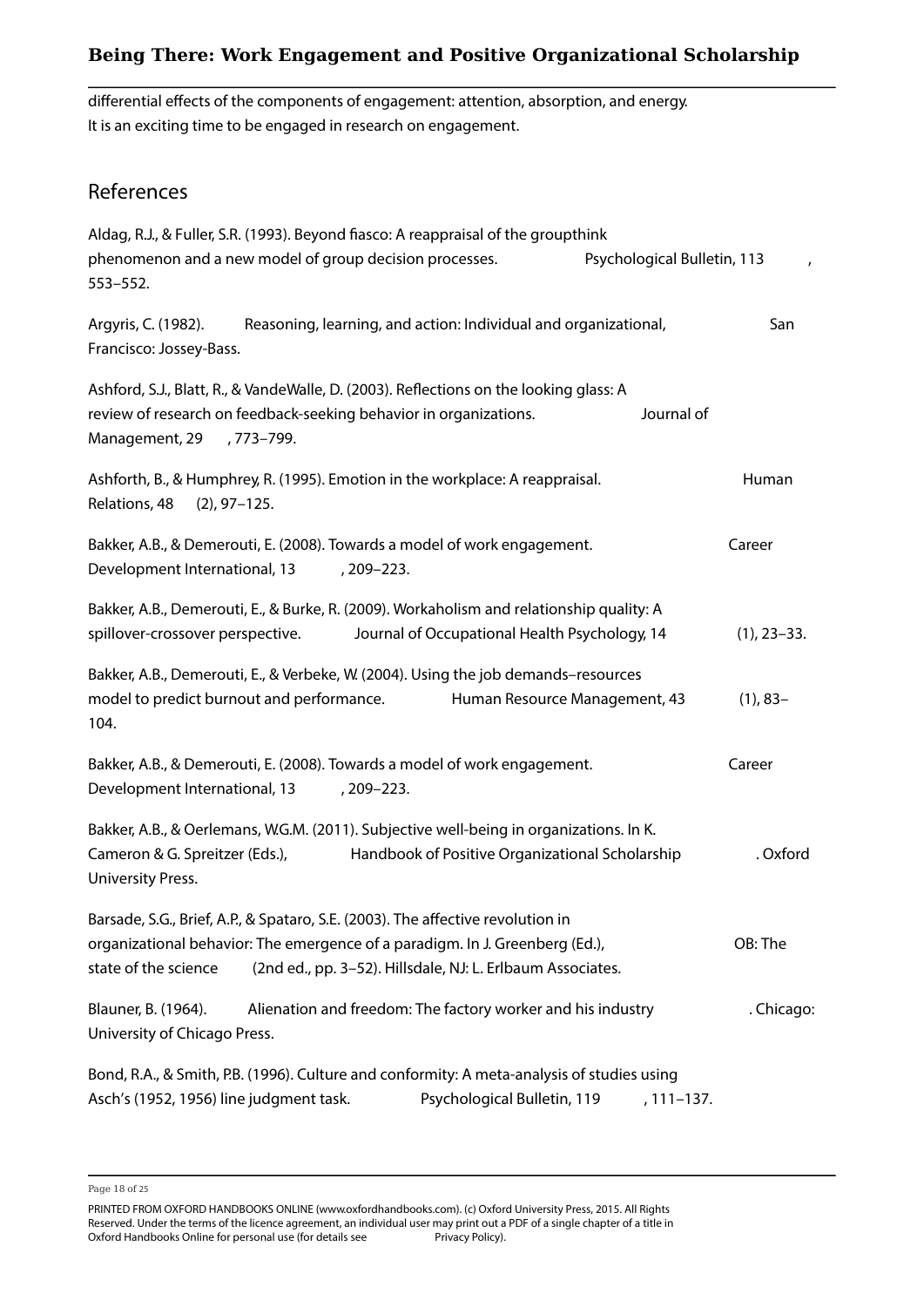| Bonebright, C.A., Clay, D.L., & Ankenmann, R.D. (2000). The relationship of workaholism<br>with work-life conflict, life satisfaction, and purpose in life.<br>Journal of Counseling<br>Psychology, 47<br>$(4)$ , 469-477.           |
|--------------------------------------------------------------------------------------------------------------------------------------------------------------------------------------------------------------------------------------|
| Brown, S.P., & Leigh, T.W. (1996). A new look at psychological climate and its relationship<br>to job involvement, effort, and performance.<br>Journal of Applied Psychology, 81<br>, 358-368.                                       |
| Burke, R.J., & Matthiesen, S.B. (2004). Workaholism among Norwegian journalists:<br>Antecedents and consequences.<br>Stress and Health, 20<br>, 301-308.                                                                             |
| Csikszentmihalyi, M., & Sawyer, K. (1995). Creative insight: The social dimension of a<br>solitary moment. In R. Steinberg, & J. Davidson (Eds.),<br>The nature of insight<br>(pp. 329-<br>361). Cambridge, MA: MIT Press.           |
| Cyert, R.M., & March, J.G. (1963).<br>A behavioral theory of the firm.<br>Englewood Cliffs, NJ:<br>Prentice-Hall.                                                                                                                    |
| Demerouti, E., Bakker, A.B., Nachreiner, F., & Schaufeli, W.B. (2001). The job demands-<br>Journal of Applied Psychology, 86<br>resources model of burnout.<br>$(3), 499 - 512.$                                                     |
| Diehl, M., & Stroebe, W. (1987). Productivity loss in brainstorming groups: Toward the<br>solution of a riddle.<br>Journal of Personality and Social Psychology, 53<br>$(3)$ , 497-509.                                              |
| Dijksterhuis, A., Bos, M.W., Nordgren, L.F., & van Baaren, R.B. (2006). On making the<br>right choice: The deliberation-without-attention effect.<br>Science, 311<br>, 1005-1007.                                                    |
| Drazin, R., Glynn, M.A., & Kazanjian, R.K. (1999). Multilevel theorizing about creativity in<br>Academy of Management Review, 24<br>organizations: A sensemaking perspective.<br>$,286-$<br>307.                                     |
| Edmondson, A.C. (1996).<br>Group and organizational influences on team learning.<br>Unpublished doctoral dissertation, Harvard University, Boston.                                                                                   |
| Edmondson, A. (1999). Psychological safety and learning behavior in work teams.<br>Administrative Science Quarterly, 44<br>, 350-383.                                                                                                |
| Elsbach, K.D., & Hargadon, A.B. (2006). Enhancing creativity through "mind-less" work:<br>A framework of workday design.<br>Organization Science, 17<br>, 470–483.                                                                   |
| Ferris, G.R., Judge, T.A., Rowland, K.M., & Fitzgibbons, D.E. (1994). Subordinate<br>influence and the performance evaluation process: Test of a model.<br>Organizational<br>, 101-135.<br>Behavior and Human Decision Processes, 58 |
| Frese, M., & Fay, D. (2001). Personal initiative (PI): A concept for work in the 21st<br>century. Research in Organizational Behavior, 23<br>, 133-188.                                                                              |
| Fritz, C., & Sonnentag, S. (2005). Recovery, well-being and job performance: Effects of<br>weekend experiences.<br>Journal of Occupational Health Psychology, 10<br>, 187–199.                                                       |

Page 19 of 25

PRINTED FROM OXFORD HANDBOOKS ONLINE (www.oxfordhandbooks.com). (c) Oxford University Press, 2015. All Rights Reserved. Under the terms of the licence agreement, an individual user may print out a PDF of a single chapter of a title in<br>Oxford Handbooks Online for personal use (for details see Privacy Policy). Oxford Handbooks Online for personal use (for details see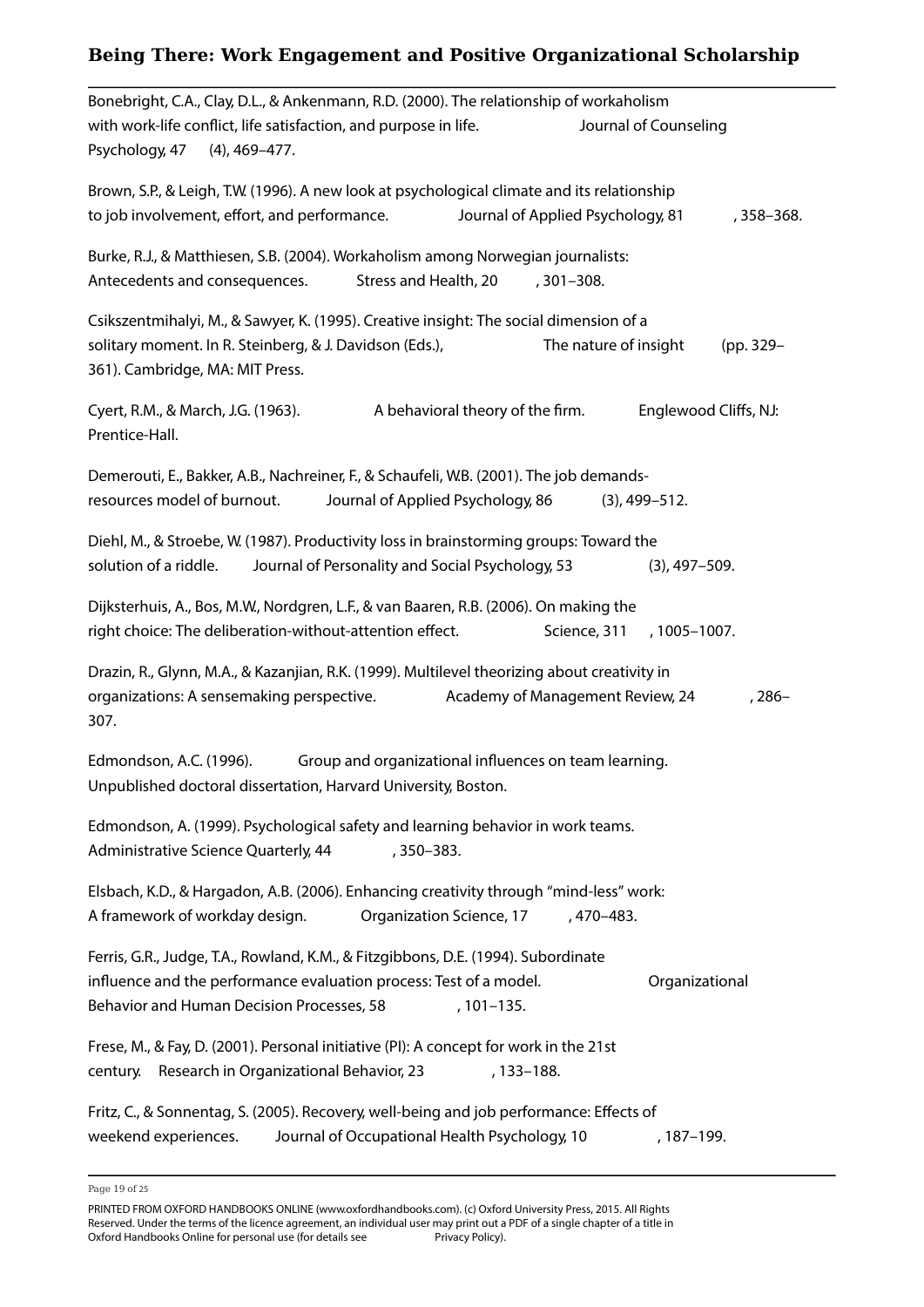Goffman, E. (1961). Asylums . Harmondsworth, UK: Penguin Press. Grant, A.M. (2007). Relational job design and the motivation to make a prosocial difference. Academy of Management Review, 32 , 393-417. Grant, A.M. (2008). The significance of task significance: Job performance effects, relational mechanisms, and boundary conditions. Journal of Applied Psychology, 93 , 108– 124. Grant, A.M., & Ashford, S.J. (2008). The dynamics of proactivity at work. Research in Organizational Behavior, 28 , 3-34. Griffin, M.A., Parker, S.K., & Neal, A. (2008). Is behavioral engagement a distinct and useful construct? Industrial and Organizational Psychology, 1 , 48-51. Hackman, J.R. (1987). The design of work teams. In J.W.E. Lorsch (Ed.), Handbook **(p. 67)** of Organizational Behavior . Englewood Cliffs, NJ: Prentice-Hall. Hackman, J.R., & Oldham, G.R. (1976). Motivation through the design of work: Test of a theory. Organizational Behavior and Human Performance, 16 , 250-279. Hakanen, J.J., Bakker, A.B., & Schaufeli, W.B. (2006). Burnout and work engagement among teachers. Journal of School Psychology, 43 , 495–513. Halbesleben, J.R., Harvey, J., & Bolino, M.C. (2009). Too engaged? A conservation of resources view of the relationship between work engagement and work interference with family. Journal of Applied Psychology, 94 (6), 1452–1465. Harter, J.K., Schmidt, F.L., & Hayes, T.L. (2002). Business-unit-level relationship between employee satisfaction, employee engagement, and business outcomes: A metaanalysis. Journal of Applied Psychology, 87 , 268-279. Hertel, G., Kerr, N.L., & Messe, L.A. (2000). Motivation gains in performance groups: Paradigmatic and theoretical developments on the Kohler effect. Journal of Personality and Social Psychology 79 (4), 580–601. Hollander, E.P. (1958). Conformity, status, and idiosyncrasy credit. Psychological Review, 65 , 117–127. Hochschild, A.R. (1983). The managed heart: Commercialization of human feeling . Berkeley: University of California Press. Judge, T.A., & Bono, J.E. (2001). Relationship of core self-evaluations traits–self-esteem, generalized self-efficacy, locus of control, and emotional stability-with job satisfaction and job performance: A meta-analysis. Journal of Applied Psychology, 86 , 80–92. Kahn, W.A. (1990). Psychological conditions of personal engagement and disengagement at work. Academy of Management Journal, 33 , 692-724.

Page 20 of 25

PRINTED FROM OXFORD HANDBOOKS ONLINE (www.oxfordhandbooks.com). (c) Oxford University Press, 2015. All Rights Reserved. Under the terms of the licence agreement, an individual user may print out a PDF of a single chapter of a title in Oxford Handbooks Online for personal use (for details see Privacy Policy).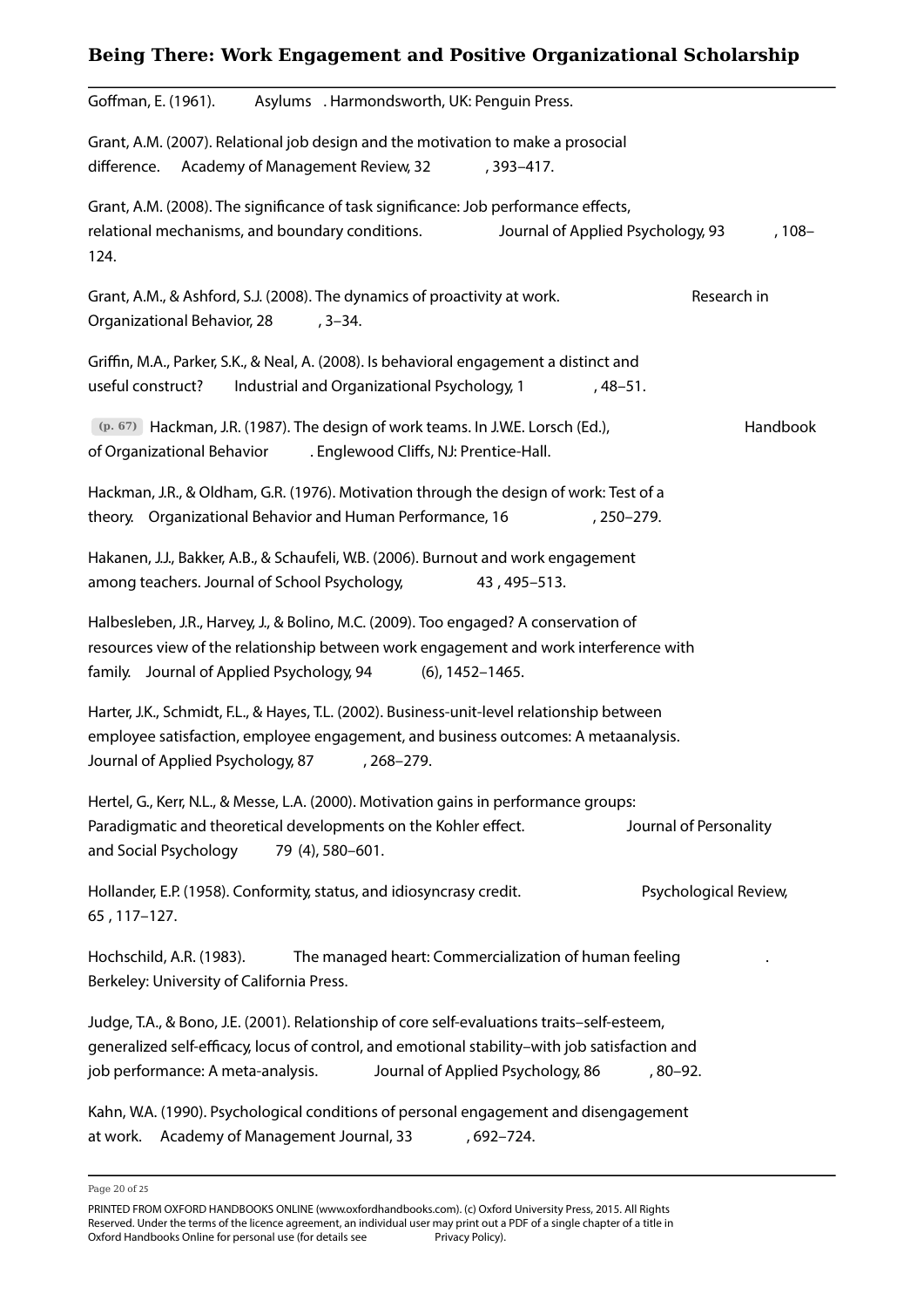| Kahn, W.A. (1992). To be fully there: Psychological presence at work.<br>45 (4), 321-349.                                                                                                                                                                              | Human Relations,                         |  |
|------------------------------------------------------------------------------------------------------------------------------------------------------------------------------------------------------------------------------------------------------------------------|------------------------------------------|--|
| Kanungo, R.N. (1982).<br>Work alienation: An integrative approach<br>Publishers.                                                                                                                                                                                       | . New York: Praeger                      |  |
| Karasek, R. (1979). Job demands, job decision latitude and mental strain: Implications for<br>Administrative Science Quarterly, 24<br>job redesign.<br>, 285-306.                                                                                                      |                                          |  |
| Kohler, O. (1926). Kraftleistungen bei Einzel- und gruppenarbeit [Physical performance in<br>individual and group situations].<br>Industrielle Psychotechnik                                                                                                           | 3, 274-282.                              |  |
| Kuhnel, J., & Sonnentag, S. (in press). How long do you benefit from vacation? A closer<br>look at the fade-out of vacation effects.<br>Journal of Organizational Behavior                                                                                             |                                          |  |
| Kunda, G. (1992).<br>Engineering culture: Control and commitment in a high tech<br>corporation . Philadelphia: Temple University Press.                                                                                                                                |                                          |  |
| LePine, J.A., & Van Dyne, L. (2001). Voice and cooperative behavior as contrasting forms<br>of contextual performance: Evidence of differential relationships with big five personality<br>characteristics and cognitive ability.<br>Journal of Applied Psychology, 86 | $(2)$ , 326-336.                         |  |
| Levinthal, D.A., & Rerup, C. (2006). Crossing an apparent chasm: Bridging mindful and<br>less-mindful perspectives on organizational learning,<br>513.                                                                                                                 | Organization Science, 17<br>$(4)$ , 502- |  |
| Lodahl, T.M., & Kejner, M. (1965). The definition and measurement of job involvement.<br>Journal of Applied Psychology, 49<br>$, 24 - 33.$                                                                                                                             |                                          |  |
| Macey, W.H., & Schneider, B. (2008). The meaning of employee engagement.<br>and Organizational Psychology, 1<br>$, 3 - 30.$                                                                                                                                            | Industrial                               |  |
| Maslach, C., Schaufeli, W.B., & Leiter, M.P. (2001). Job burnout. In S.T. Fiske, D.L.<br>Schacter, & C. Zahn-Waxler (Eds.),<br>Annual Review of Psychology, 52                                                                                                         | , 397–422.                               |  |
| Masson, R.C., Royal, M.A., Agnew, T.G., & Fine, S. (2008). Leveraging employee<br>engagement: The practical implications.<br>Industrial and Organizational Psychology, 1<br>59.                                                                                        | , 56–                                    |  |
| Mauno, A., Kinnunen, U., & Ruokolainen, M. (2007). Job demands and resources as<br>antecedents of work engagement: A longitudinal study.<br>149-171.                                                                                                                   | Journal of Vocational Behavior, 70       |  |
| May, D.R., Gilson, R.L., & Harter, L.M. (2004). The psychological conditions of<br>meaningfulness, safety and availability and the engagement of the human spirit at work.<br>Journal of Occupational and Organizational Psychology, 77                                | $, 11 - 37.$                             |  |

Page 21 of 25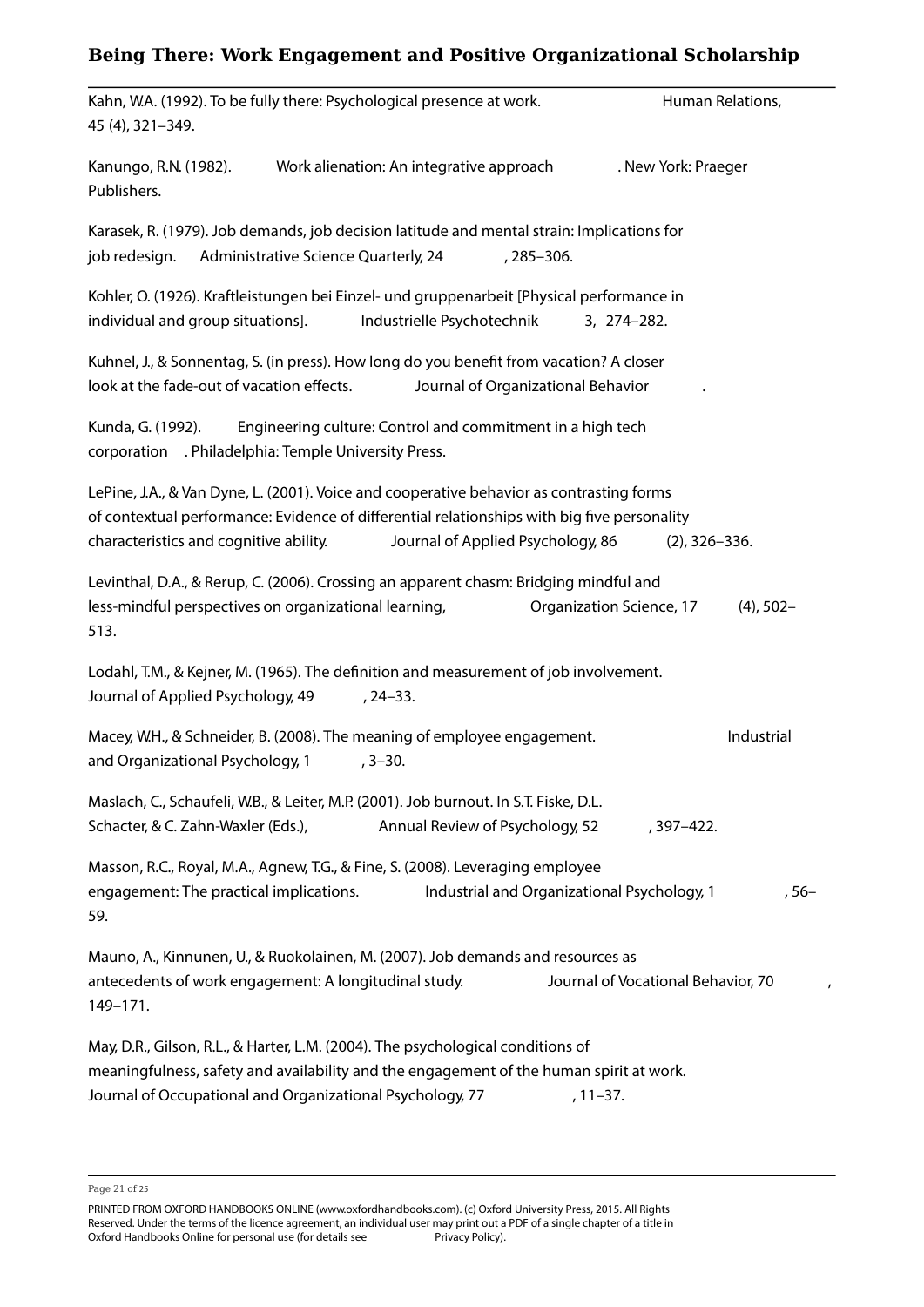| Metiu, A., & Rothbard, N.P. (working paper). More than just the sum of the parts: How                                                                                                                                                         |
|-----------------------------------------------------------------------------------------------------------------------------------------------------------------------------------------------------------------------------------------------|
| individual engagement and disengagement give rise to group engagement.                                                                                                                                                                        |
| Morrison, E.W., & Phelps, C. (1999). Taking charge: Extra-role efforts to initiate<br>Academy of Management Journal, 42<br>, 403-419.<br>workplace change.                                                                                    |
| Newman, D.A., & Harrison, D.A. (2008). Been there, bottled that: Are state and<br>behavioral work engagement new and useful construct "wines"?<br>Industrial and<br>Organizational Psychology, 1<br>$, 31 - 35.$                              |
| Oldham, G.R., & Cummings, A. (1996). Employee creativity: Personal and contextual<br>factors at work.<br>Academy of Management Journal, 39<br>, 607-634.                                                                                      |
| Organ, D.W. (1988).<br>Organizational citizenship behavior-The good soldier syndrome.<br>(1st)<br>ed.). Lexington, MA/Toronto: D.C. Heath and Company.                                                                                        |
| Perry-Smith, J., & Dumas, T.L. (working paper). Debunking the ideal worker myth: The<br>effects of family configuration and temporal flexibility on work engagement.                                                                          |
| Piotrowski, C., & Vodanovich, S.J. (2008). The workaholism syndrome: An emerging issue<br>Journal of Instructional Psychology, 35<br>in the psychological literature.<br>$(1)$ , 103-105.                                                     |
| Rich, B.L., LePine, J.A., & Crawford, E.R. (2010). Job engagement: Antecedents and<br>effectson job performance.<br>Academy of Management Journal, 53<br>$(3)$ , 617-635.                                                                     |
| Rothbard, N.P. (2001). Enriching or depleting? The dynamics of engagement in work and<br>family roles.<br>Administrative Science Quarterly, 46<br>, 655-684.                                                                                  |
| Rothbard, N.P., & Wilk, S.L. (working paper). In the eye of the beholder: The relationship<br>between employee and supervisor perceptions of engagement and their effect on<br>performance.                                                   |
| Roy, D.F. (1959). Banana time: Job satisfaction and informal interaction.<br>Human<br>Organization, 18<br>$(4)$ , 158-168.                                                                                                                    |
| Russell, J.A., & Barrett, L.F. (1999). Core affect, prototypical emotional episodes, and                                                                                                                                                      |
| other things called emotion: Dissecting the elephant.<br>Journal of Personality and Social<br>Psychology, 76<br>$(5)$ , 805-819.                                                                                                              |
| Saks, A.M. (2006). Multiple predictors and criteria of job search success.<br>Journal of<br>Vocational Behavior, 68<br>, 400-415.                                                                                                             |
| Saks, A.M. (2008). The meaning and bleeding of employee engagement: How muddy is<br>Industrial and Organizational Psychology, 1<br>the water?<br>$,40-43.$                                                                                    |
| Salanova, M., Agut, S., & Perió, J.M. (2005). Linking organizational resources and work<br>engagement to employee performance and customer loyalty: The mediation of service<br>Journal of Applied Psychology, 90<br>climate.<br>, 1217-1227. |

Page 22 of 25

PRINTED FROM OXFORD HANDBOOKS ONLINE (www.oxfordhandbooks.com). (c) Oxford University Press, 2015. All Rights Reserved. Under the terms of the licence agreement, an individual user may print out a PDF of a single chapter of a title in<br>Oxford Handbooks Online for personal use (for details see Privacy Policy). Oxford Handbooks Online for personal use (for details see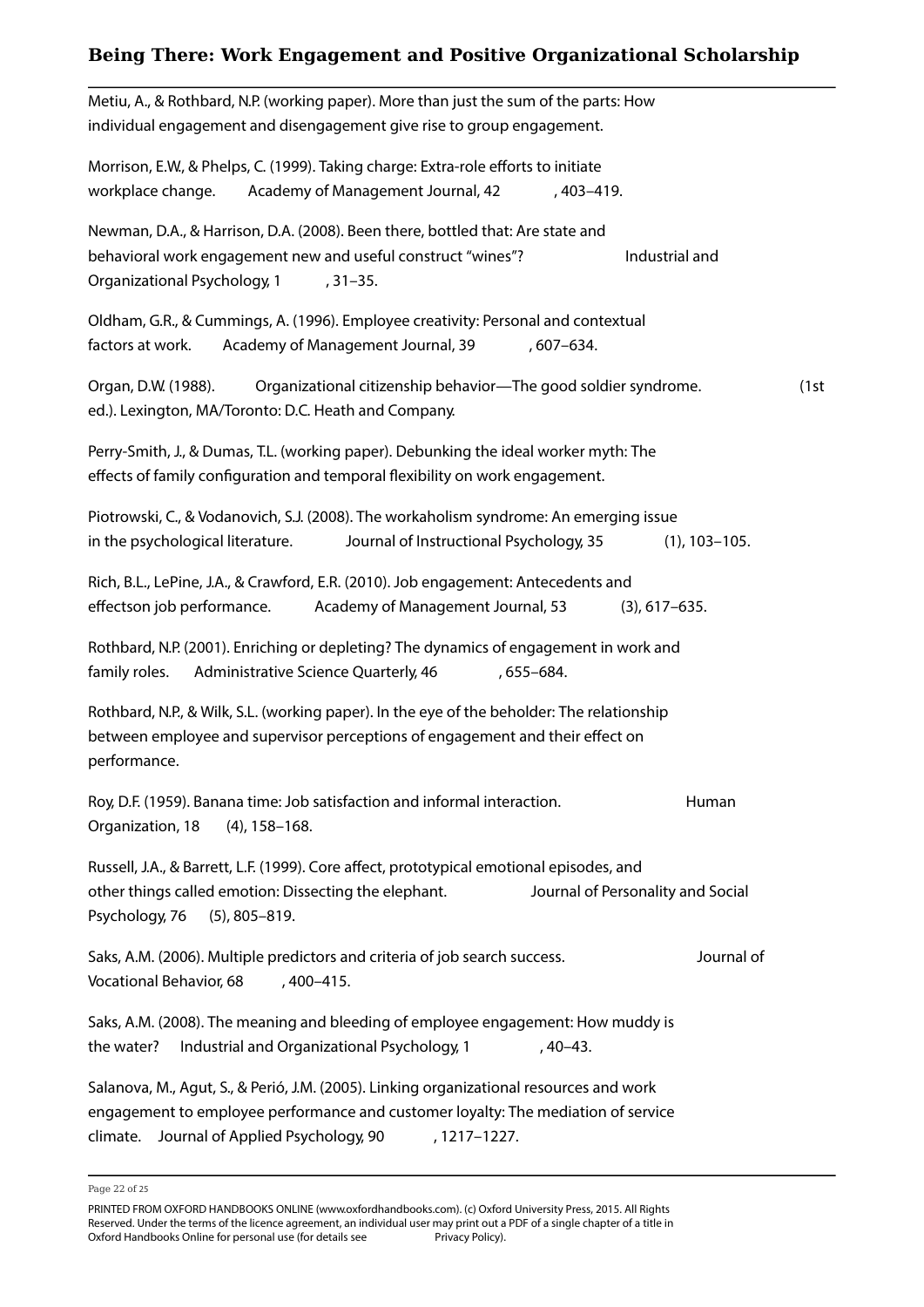| Salanova, M., & Schaufeli, W.B. (2008). A cross-national study of work engagement as a<br>mediator between job resources and proactive behavior: A cross-national study.<br>International Journal of Human Resources Management, 19<br>, 226-231.   |  |  |
|-----------------------------------------------------------------------------------------------------------------------------------------------------------------------------------------------------------------------------------------------------|--|--|
| (p. 68) Schaufeli, W., & Bakker, A. (2003).<br>Utrecht work engagement scale<br>. Preliminary<br>manual. Occupational Health Psychology Unit: Utrecht University, Holland.                                                                          |  |  |
| Schaufeli, W., & Bakker, A. (2004). Job demands, job resources, and their relationship<br>with burnout and engagement: A multi-sample study.<br>Journal of Organizational Behavior,<br>25, 293-315.                                                 |  |  |
| Schaufeli, W.B., & Salanova, M. (2007). Efficacy or inefficacy, that's the question: Burnout<br>and work engagement, and their relationships with efficacy beliefs.<br>Anxiety, Stress, and<br>Coping, 20 (2), 177-196.                             |  |  |
| Schaufeli, W.B., Taris, T.W., & Bakker, A. (2006). Dr. Jekyll and Mr. Hide: On the<br>differences between work engagement and workaholism. In R. Burke (Ed.),<br>Work hours<br>(pp. 193-252). Northhampton, UK: Edward Elgar.<br>and work addiction |  |  |
| Seeman, M. (1975). Alienation Studies.<br>Annual Review of Sociology, 1<br>$, 91 - 123.$                                                                                                                                                            |  |  |
| Small, D.A., & Loewenstein, G. (2003). Helping a victim or helping the victim: Altruism<br>Journal of Risk and Uncertainty, 26<br>and identifiability.<br>$(1), 5-16.$                                                                              |  |  |
| Sonnentag, S. (2003). Recovery, work engagement, and proactive behavior: A new look at<br>the interface between non-work and work.<br>Journal of Applied Psychology, 88<br>, 518–528.                                                               |  |  |
| Sonnentag, S., & Bayer, U. (2005). Switching off mentally: Predictors and consequences<br>of psychological detachment from work during off-job time.<br>Journal of Occupational<br>Health Psychology, 10<br>$(4)$ , 393-414.                        |  |  |
| Sonnentag, S., Binnewies, C., & Mojza, E.J. (in press). Staying well and engaged when                                                                                                                                                               |  |  |
| demands are high: The role of psychological detachment.<br>Journal of Applied Psychology                                                                                                                                                            |  |  |
| Sonnentag, S., & Fritz, C. (2007). The recovery experience questionnaire: Development<br>and validation of a measure for assessing recuperation and unwinding from work. Journal<br>of Occupational Health Psychology,<br>12 (3), 204-221.          |  |  |
| Sonnentag, S., Niessen, C., & Neff, A. (2010). Recovery: Non-work experiences that                                                                                                                                                                  |  |  |
| promote positive states. In K. Cameron, & G. Spreitzer (Eds.),<br>Handbook of positive<br>organizational scholarship<br>. Oxford University Press.                                                                                                  |  |  |
| Spreitzer, G.M., Lam, C.F., & Quinn, R. (2010). Human energy in organizations:<br>Implications for POS from six interdisciplinary streams. In K. Cameron, & G. Spreitzer                                                                            |  |  |
| Handbook of positive organizational scholarship<br>. Oxford University Press.<br>(Eds.),                                                                                                                                                            |  |  |
| Tyler, T.R., & Lind, E.A. (1992). A relational model of authority in groups.<br>Advances in<br>Experimental Social Psychology, 25<br>, 115–191.                                                                                                     |  |  |

Page 23 of 25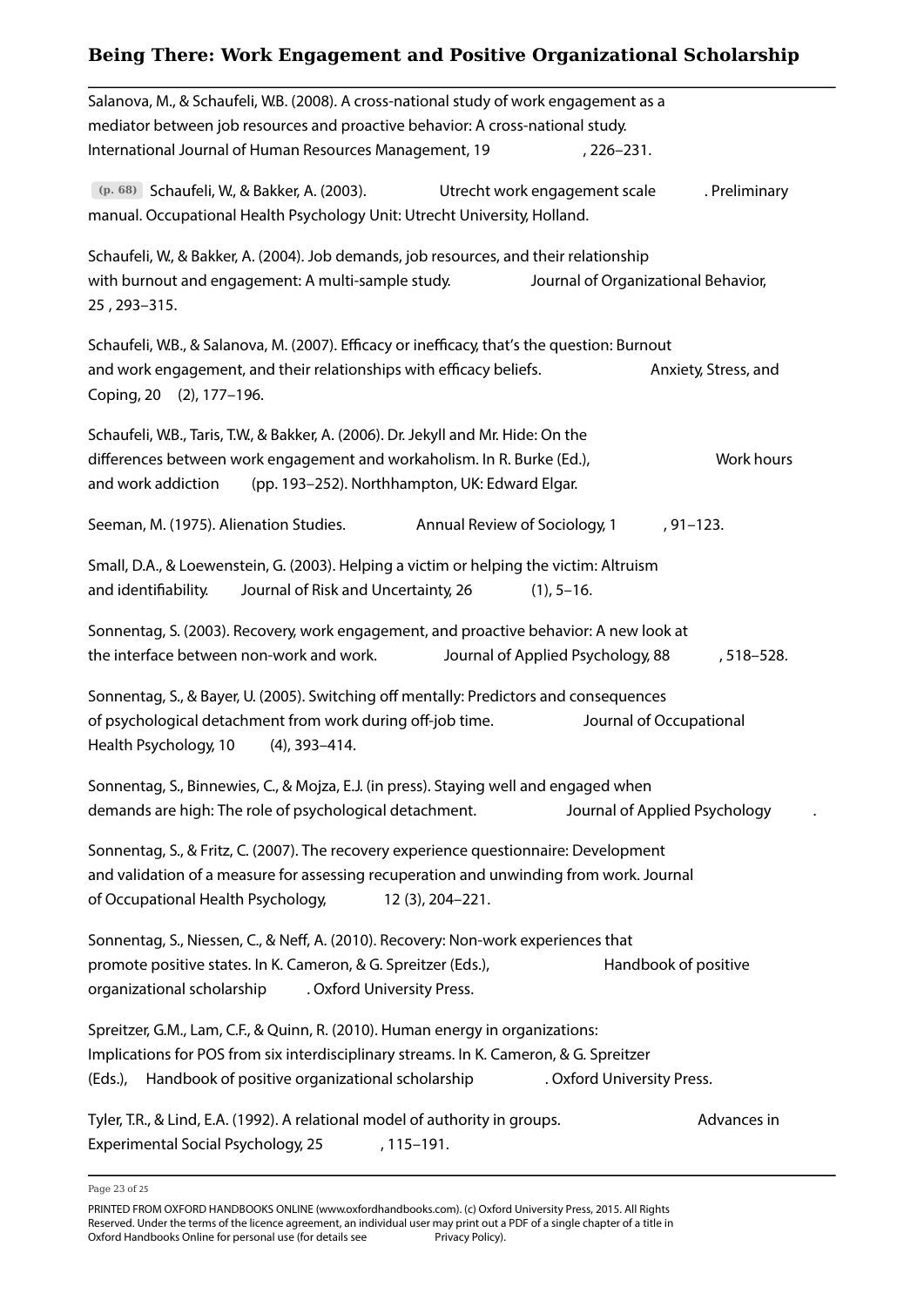Watson, D., Clark, L.A., & Tellegen, A. (1988). Development and validation of brief measures of positive and negative affect: The PANAS scales. Journal of Personality and Social Psychology, 54 , 1063–1070.

Westman, J.A. (1999). A test for the future. Gynecologic Oncology, 74 (3), 329–330.

Wrzesniewski, A., & Dutton, J.E. (2001). Crafting a job: Revisioning employees as active crafters of their work. Academy of Management Review, 26 (2), 179–201.

Zhang, Y., Rich, B.L., & LePine, J.A. (2009). Transformational leadership and job performance: The mediating role of job engagement. Presented in an interactive paper session at the annual meeting of the Academy of Management, Chicago, August 8–11.

### Appendix 5.1 **(p. 69)**

## Work Engagement Scale

#### Attention

( from Rothbard, 2001 )

I spend a lot of time thinking about my work.

I focus a great deal of attention on my work.

I concentrate a lot on my work.

I pay a lot of attention to my work.

#### Absorption

( from Rothbard, 2001 )

When I am working, I often lose track of time.

I often get carried away by what I am working on.

When I am working, I am completely engrossed by my work.

When I am working, I am totally absorbed by it.

Nothing can distract me when I am working.

Page 24 of 25

PRINTED FROM OXFORD HANDBOOKS ONLINE (www.oxfordhandbooks.com). (c) Oxford University Press, 2015. All Rights Reserved. Under the terms of the licence agreement, an individual user may print out a PDF of a single chapter of a title in Oxford Handbooks Online for personal use (for details see Privacy Policy).